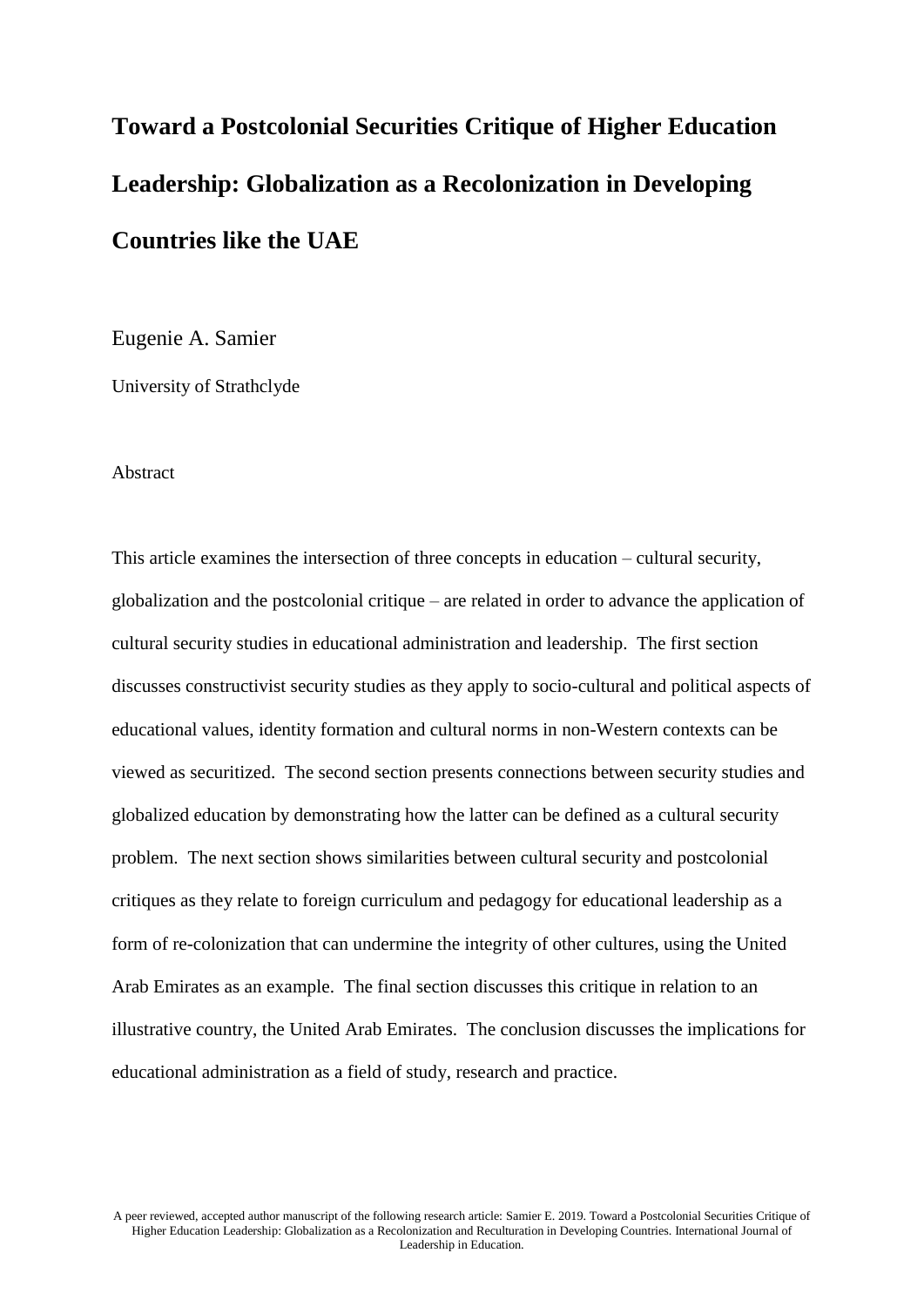Key words: globalized education, cultural security, postcolonial critique, educational administration, educational leadership, public policy

## **Introduction**

Even though issues with education on an international level have been examined through critiques of neoliberalism such as neoimperialism (Quist, 2001), postcolonialism through recolonization (Brock-Utne, 2000), the colonization of mind (Thiong'o, 1986), and the subaltern (Spivak, 1987), sustainable development and social justice (Holsinger & Jacob, 2010) using a broad range of disciplinary approaches, security studies has not yet received much attention for its cultural security implications particularly for recipient countries under globalization. However, the scale of globalisation's effect on the cultures and societies in those countries affected by foreign curricula and teaching poses, what the European schools of security studies call, an "existential threat" to the continuation of many aspects of culture like values, languages and mores as well as on other social institutions. The focus here is the effect that globalized educational administration and leadership has on the values, cultural and social dimensions, and political and economic individual and organizational structures and practices that can be seen as highly disruptive or even damaging, and what a constructive security studies approach brings.

The main thesis of this paper is to advance a new theoretical framework for the critique of educational leadership in globalized higher education as a cultural security issue for administrative and curricular leadership of those working in the 'developing world,' a topic which is only quite recently receiving attention in the field (Samier, 2015). While globalization as a neoliberal transnational economic movement has been criticized for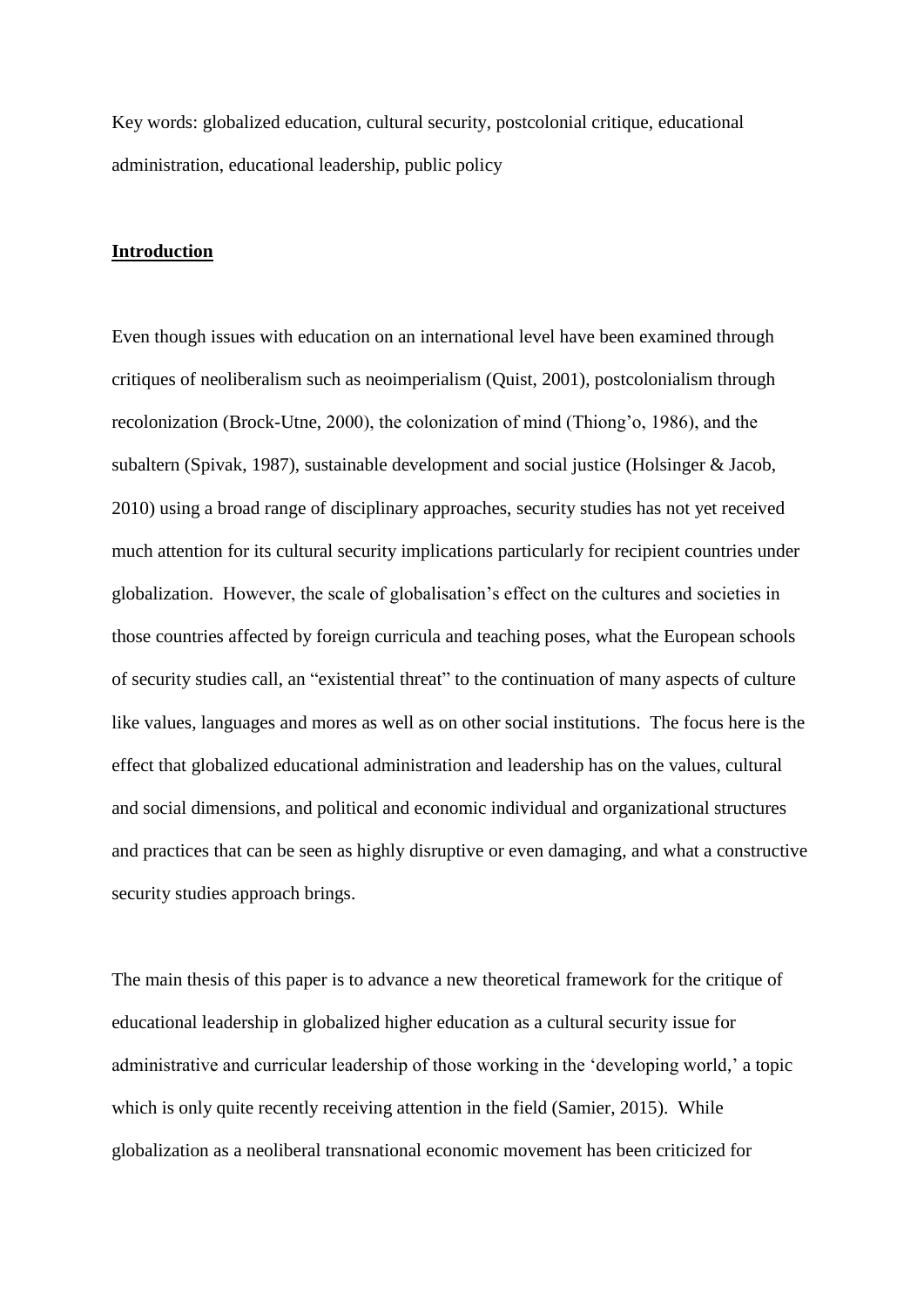commercializing education - altering the nature of knowledge, the role of students and faculty, and the nature of curriculum and pedagogy - little attention has been paid to its role as a power and ideological force in the non-Western or developing world as a threat to culture carried out by non-state actors (e.g., Kirchner & Sperling, 2010), in this case foreign faculty and universities delivering educational leadership curriculum, although many with state support for example, RAND corporation activities (Abella, 2008). The problem formulated here is that globalization consists of four major dynamics: 1) a threat to culture from foreign goods, including images, text and teaching practices can constitute a threat to culture (Dresch, 2013); 2) a fragmentation and disintegration of governmental authority and societal cohesion (Mandel, 1994); 3) fostering clashes between the regional and global levels and an autonomy of individual political units (Mandel, 1994); and 4) an increased hegemony of major powers (Ripsman & Paul, 2010) in ideational, symbolic and ideological forms. Little of the globalization literature covers this level of potential cultural threat of foreign education, tending instead to focus on more conventional issues (Hale & Held, et al., 2017; Held & McGrew, 2000).

The main purpose of this theoretical paper is to apply security studies theory by using theory and model-building methods using relevant security studies, postcolonial and educational development literature from an illustrative country, the United Arab Emirates, to demonstrate that security studies, like many other theories and models from political science, sociology, psychology and other fields, has relevance in educational administration. To achieve this, the theory-building design process draws on the three main constructivist security theories – the Copenhagen, Aberystwyth and Paris schools – which each bring a different level of analysis and which in more recent literature are used collectively because of their compatibility and use for non-military topics like health, human, agricultural, water, economic, and other types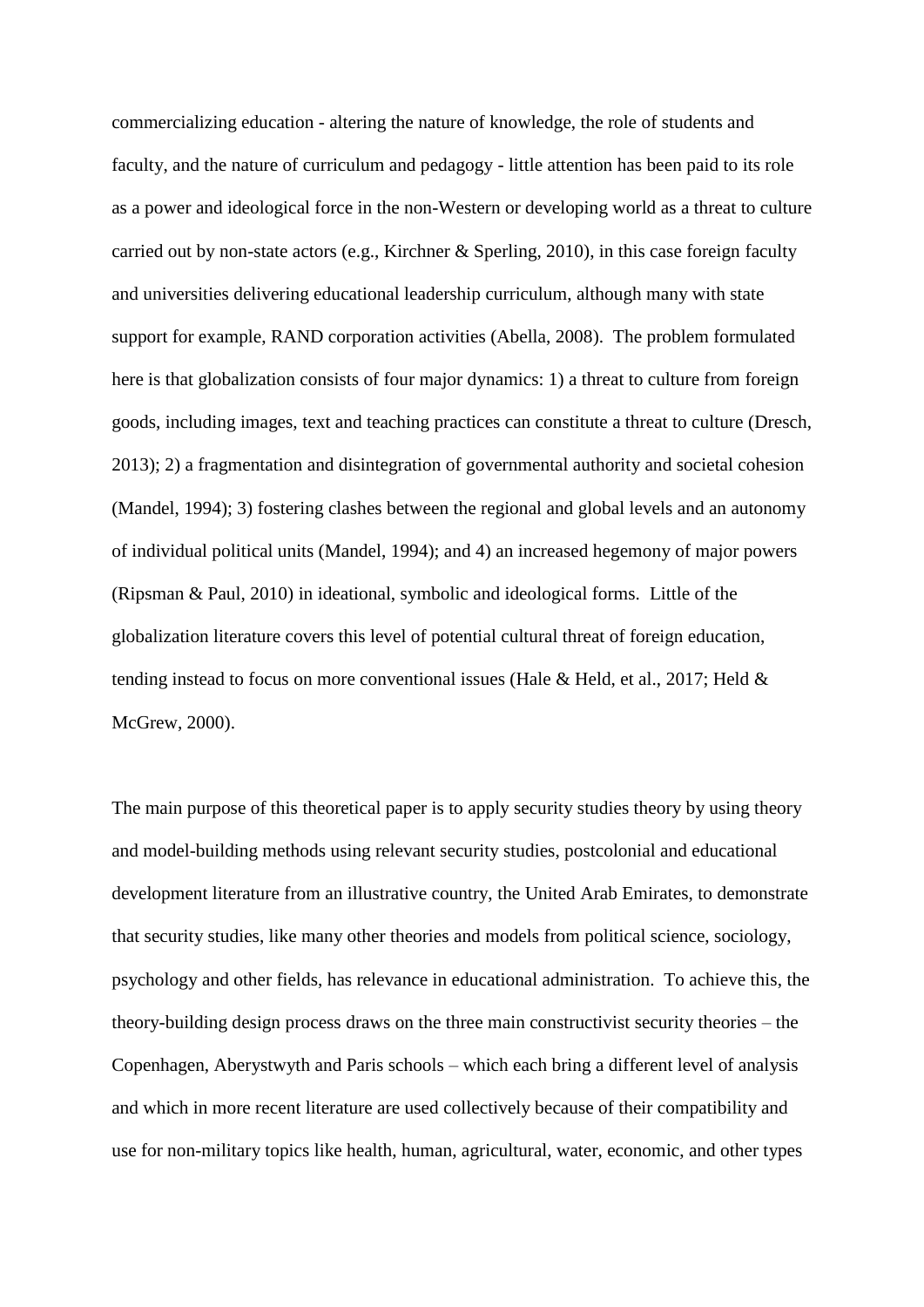of security, allowing them to be easily extended to culture, social structures, and role constructions. Theory-building, applied here, is primarily a design process taking into consideration context, different parts of a phenomenon, interactions among the levels of analysis, and supported by existing empirical evidence and cases (Lynham, 2002; Van de Ven, 1989; Whetten, 1989).

The first section of this article identifies the main characteristics of constructivist approaches to security studies that lend themselves to the topic – the Copenhagen, Paris and Aberystwyth schools - including human (e.g., Tadjbakhsh & Chenoy, 2007; Tehranian, 1999), societal (e.g., Buzan, 1983) and cultural security (e.g., Friedman & Randeria, 2004) in combination. These approaches provide other lenses through which a broader range of social dynamics and structures can be examined (see Huysmans, 2002) as they relate to educational leadership, especially in policy development and the teaching of educational leadership. The argument draws on the issues discussed by Williams (2007) in the symbolic forms of power that shape the cultural security problem, by drawing in part on Bourdieu's concepts of the interplay between culture and strategy in his critique of Western domination.

The second section redefines globalized education as a cultural security problem, through its core values and the impact it has had on education in the developing world. This is followed by a comparison of postcolonial and decolonizing educational concerns with that of cultural security, using the United Arab Emirates as an example of a country with a heavily modernized and Westernized system of higher education particularly in the educational administration and leadership field that neglects cultural traditions, conceptions of traditional political institutions, an Islamicized worldview, and national identity as well as the rich and long intellectual heritage of the region. A number of Arab scholars have criticized the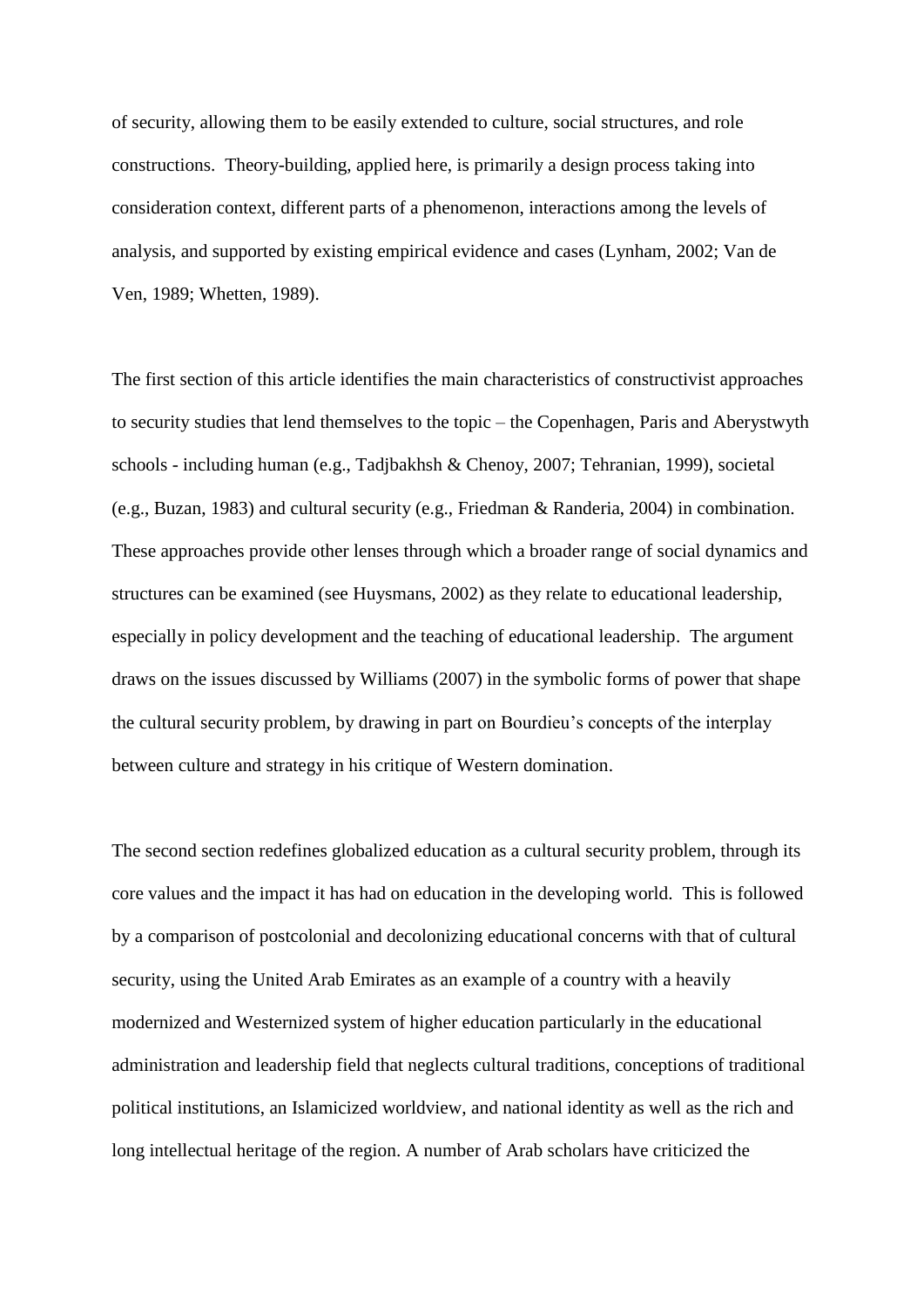teaching of management and leadership in the Gulf Region for its general foreign character and lack of relevance, application, and accommodation of values, culture, developmental issues and transition requirements (e.g., Abdalla & Al-Homoud, 2001; Ali, 1995), however, the examination of educational leadership in this respect is sparse.

The next two sections examine the similarities between cultural security and postcolonial critiques as they relate to foreign curriculum and pedagogy for educational leadership as a form of re-colonization that can undermine the integrity of other cultures followed by a discussion of the United Arab Emirates as an illustrative case. The conclusion discusses the implications for educational administration as a field of study, research and practice.

## **Constructivist Security Studies**

In order to apply a security studies critique to education, security studies itself has to be defined in broader terms than military and intelligence and concerning only state actors, a development in the field that has taken place fairly recently. Four substantive dimensions of national security are identified by Mandel (1994) as military, economic, resource and environmental, and the political and cultural. The last includes the preservation of government, its political ideology and sovereignty, the preservation of distinctive identities that include culture and religion, and the maintenance of social and political values. Unlike realist and neo-realist schools of security studies, the newer ones are distinguishable by the following: drawing on more disciplines like sociology, history, and anthropology in addition to political science: deriving from constructivist and critical intellectual traditions; being more focused on societal security concerned with identity related to cultural traditions; being more relevant for these reasons to developing countries and those on the receiving end of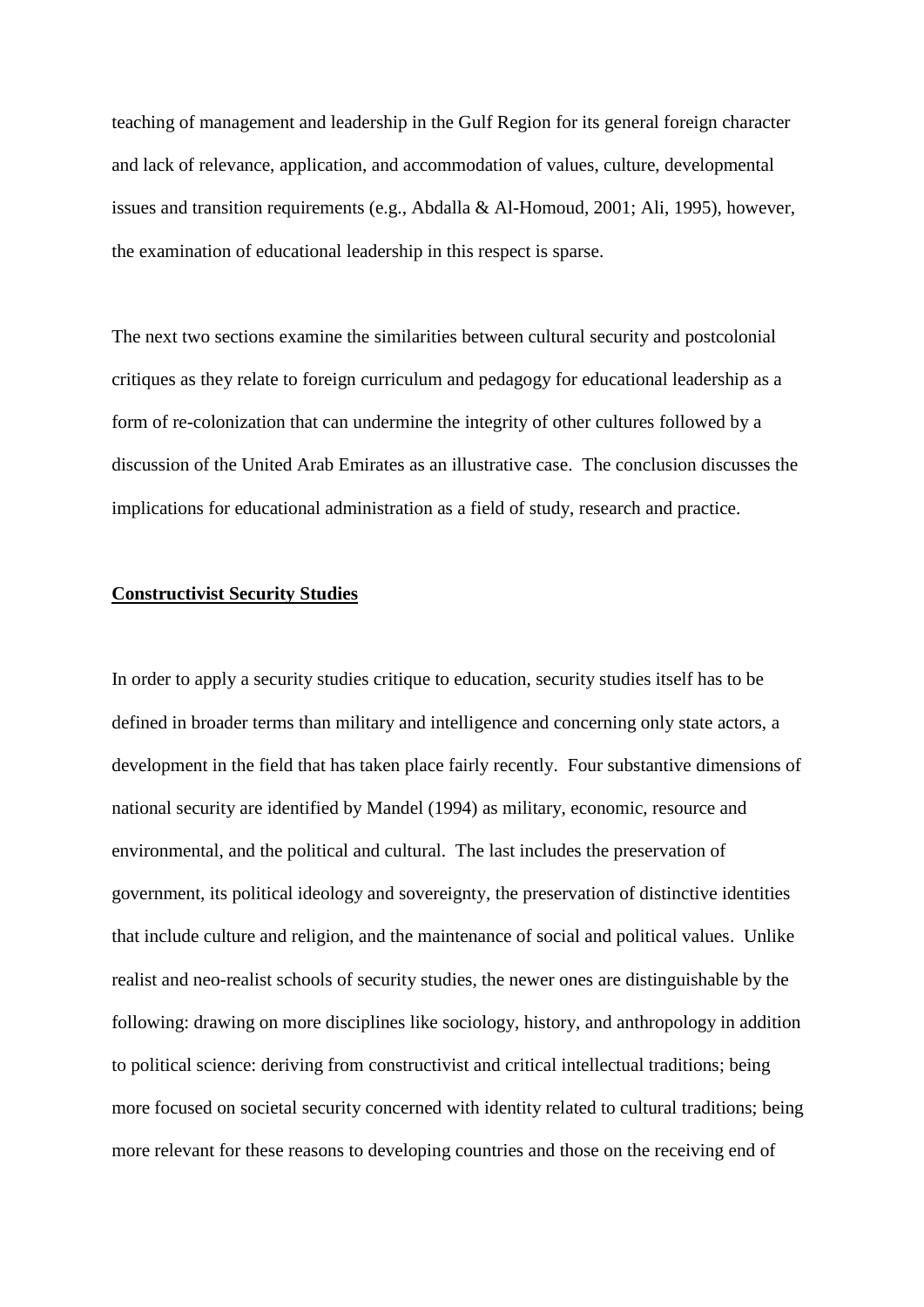globalization; and being more consistent with some postcolonial critiques that draw on critical, constructivist and identity analysis (Buzan, Weaver & de Wilde, 1998; Krause & Williams, 1997; McDonald, 2008; Peoples & Vaughn-Williams, 2010). And, mostly importantly for this paper's argument, is that they shifted to societal security, focused on other social institutions than state and military (Hama, 2017). Relevant to a critique of globalized education, is that the constructivist approaches do not restrict themselves to state actors (like the traditional realist schools), broadening the range to corporate bodies, Non-Governmental Organisations, international organisations, and movements that may be loosely organized but which have an impact on their target populations (Barkawi & Laffey, 2006; Bilgin, 2018; Booth, 1997), a major feature of these security studies approaches.

Securitizing globalized education makes it much more critical to the continuation of societies in many respects than is covered in other critiques like that of globalisation, as well as emphasizing the depth of the problem and its possible negative consequences. There are a number of reasons for securitizing a problem: 1) the problem as a critical issue can be better defined this way; 2) it moves the problem to a higher priority on the public policy agenda; 3) it can make more urgent action that needs to be taken and can free up resources that might be necessary; and 4) it can also bring into play a broader range of community and public sector organizations. And, perhaps most importantly, using a non-Western securitization approach, the contextual factors in the society and issues of the problem can be formulated through an indigenous set of conditions rather than relying upon Western concepts that reflect a very different society and conditions (see Bilgin, 2005). Conventional critiques of globalized education do not have this power.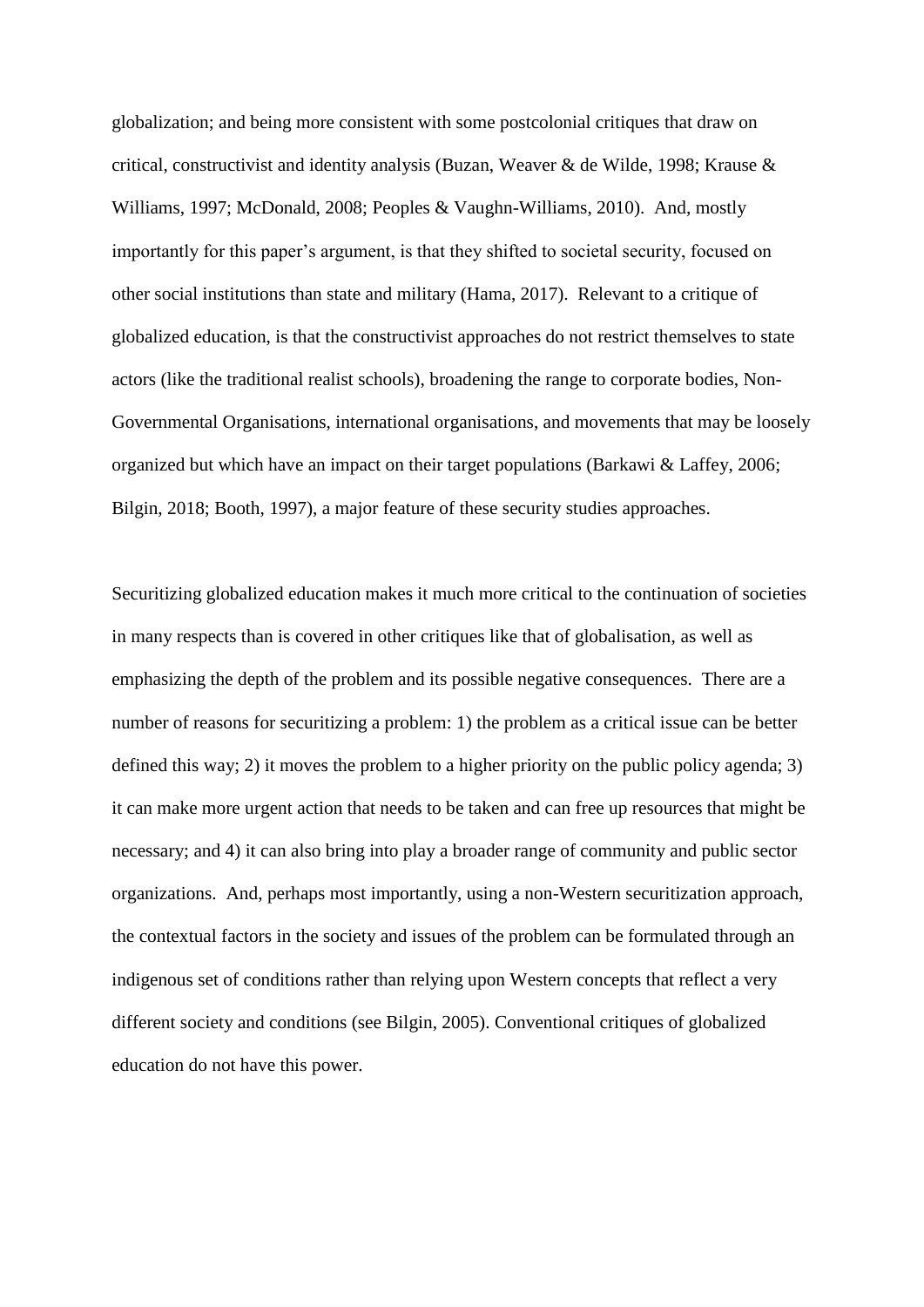The intent here is to present these three security approaches because they are distinctive, yet compatible, and collectively provide a more comprehensive and greater depth of critique than used in isolation for the type of complex problem presented in this article. The first is the 'Copenhagen' school of security studies using discourse analysis represented by Buzan, Wæver and de Wilde whose writings (e.g., Buzan, 1983; Buzan & Wæver, 2003; Buzan, Wæver & de Wilde, 1998) have contributed conceptually to the idea of 'securitization', sector analysis distinguishing the differences in societal sectors, and 'security complexes' that considers how security issues form regionally. The Copenhagen group also draws heavily on discourse analysis from Searle (1969) in examining securitization and de-securitization processes using speech act theory critiquing the altered and negativized nature of securitizing referent 'objects' such as environment and identity (see Wæver, 2004a). One of their major impacts was in extending the range of referent objects of security to include political, economic, environmental and societal objects including the threats to them and an evaluation of responses that may ameliorate or mitigate threats (Krause, 1996). This paper regards society and culture as referent objects of security in their own right, and their ability to maintain ethno-national identities (Roe, 2010). Securitization, defined by Buzan and Wæver (2003, p. 491), is "the discursive process through which an intersubjective understanding is constructed within a political community to treat something as an existential threat to a valued referent object, and to enable a call for urgent and exceptional measures to deal with the threat". This type of analysis can be applied to education and identity as parts of cultural construction that can have existential threats arising from historical forces like globalization such as leadership role identity and the development of school curriculum that contributes to national identity formation.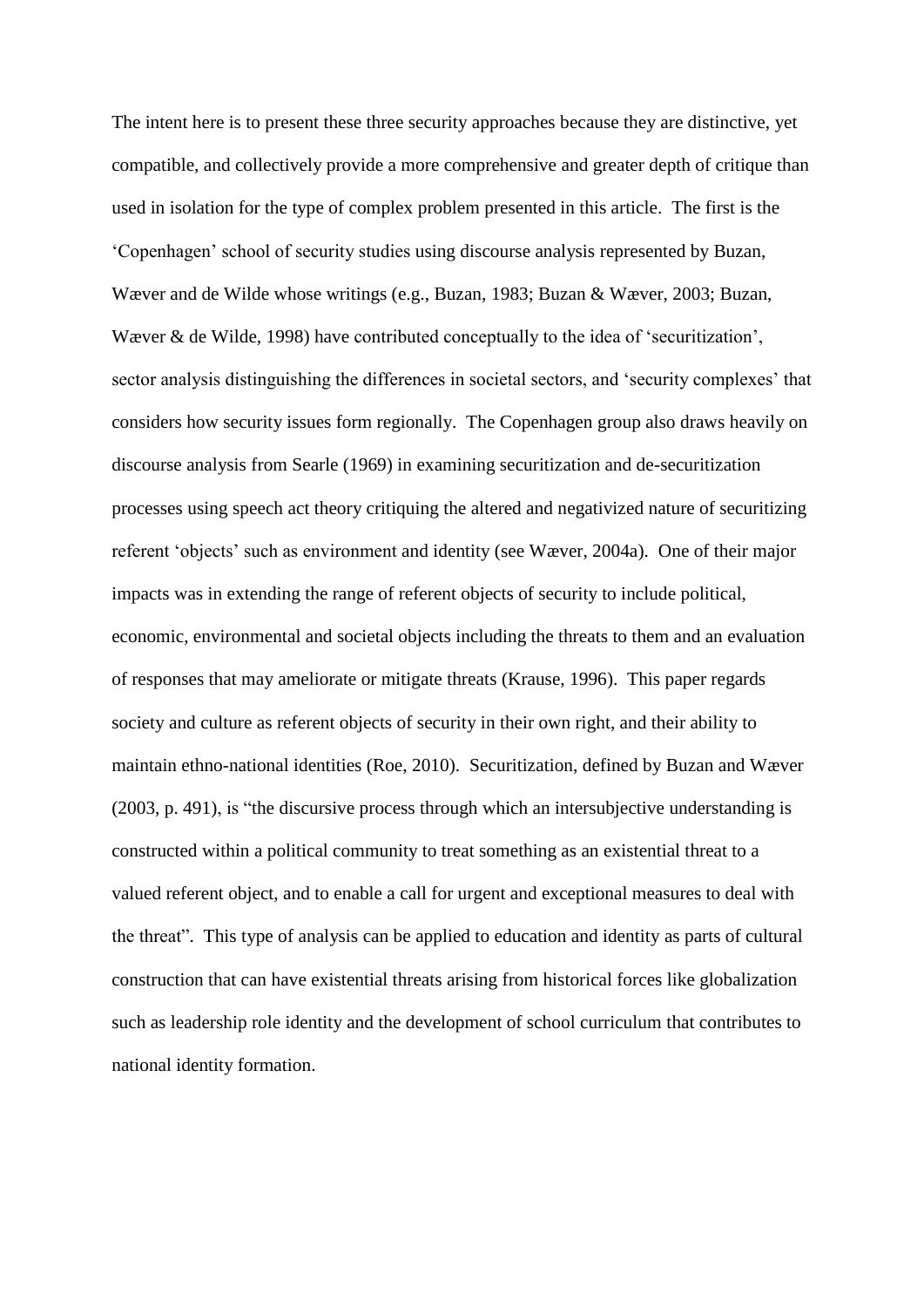The Copenhagen school has also contributed a regionalizing approach to security studies – regional security complex theory - recognizing that the threats to security and security interrelationships have a regional character not necessarily shared in other parts of the world, and in expanding these views to economic, environmental and societal threats (see Buzan & Wæver, 2003). In this way, regions of the developing world can experience a security threat to identity and culture through external forces like globalization. For Bilgin (2016), the "words and images" of education carried through globalization are a form of colonization embedded in exported curriculum, teachers, branch campuses, and educational policy.

A post-Copenhagen critique has also developed that focusses on features central to education: those that form identity. McSweeney's (1999) "ontological security" consists of self, social capacities and confidence in dealing with others that rest upon one's national values and identity which inform authority roles in administration and leadership. This approach explores the order and continuity in the intersubjective and inter-relational dimensions of people's lives that are evident in social, cultural and religious traditions based on the recognition of identity as a source of security, a growing subject in security studies (Bilgin, 2010). Katzenstein (1996) focusses on the norms of a socio-cultural context that both influence and are influenced by national identity. In this way foreign curriculum could be examined as a security threat to the integrity of the cultural/identity construction if the sociocultural content of curriculum and its pedagogy as well as its administrative and leadership systems contradict or are inconsistent with indigenous norms and values, an early form of which can be found in Freire's (1985) critique of colonization through language teaching.

The Aberystwyth school of critical security studies embraces an emancipatory agenda that extends beyond the state to other social institutions and community (e.g., Booth, 2005; Jones,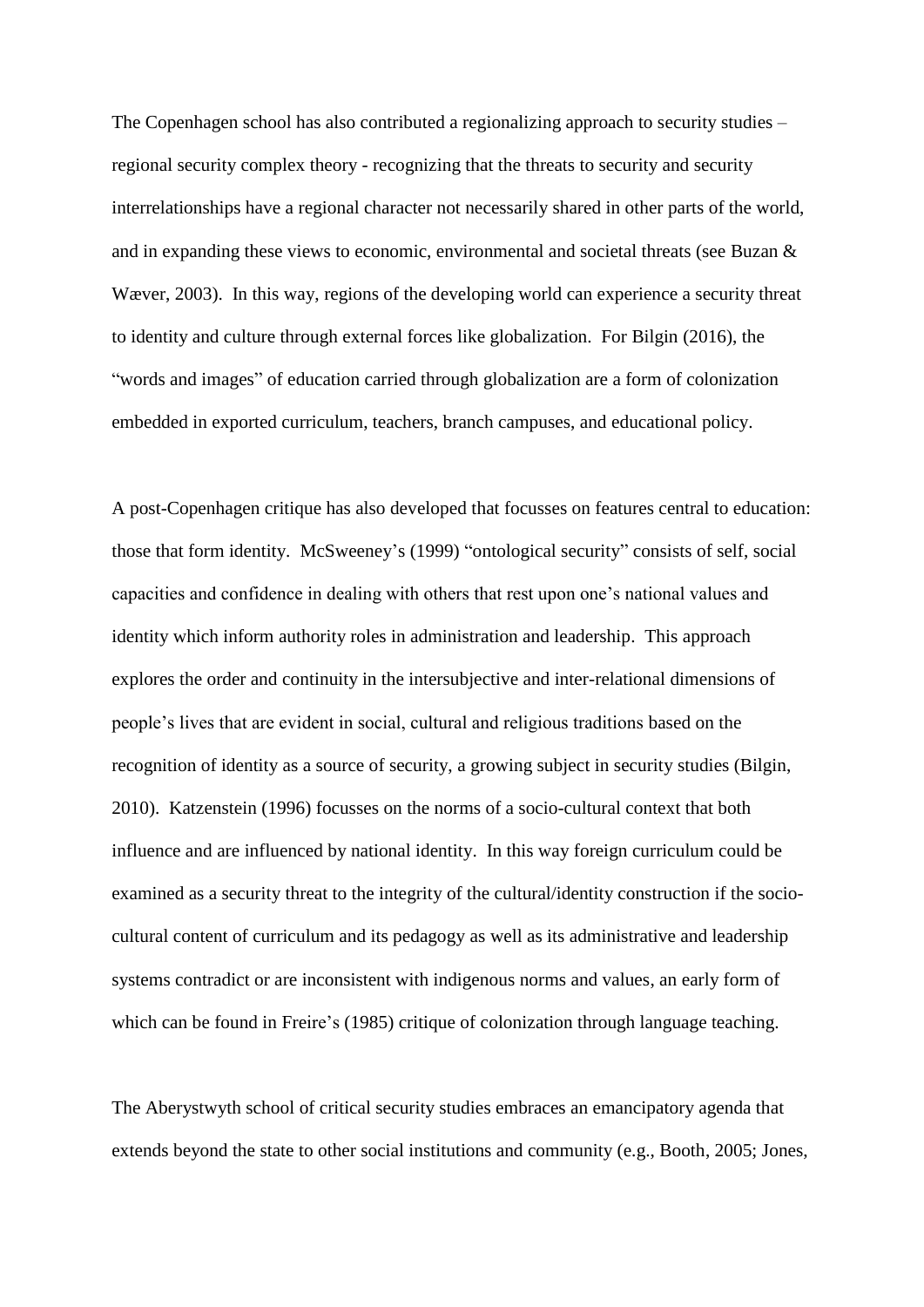1999; Krause & Williams, 1997; Williams, 2007), including its effects on shaping identity. The main focus of their work is on the normative emancipation of individuals by analyzing the social construction of threats and self-other relations that have a high degree of application to non-Western contexts. Grounded in Habermas's (1992) communicative action (1992), this approach stresses equality across communication that, in an international globalized context of higher education, would require recognizing moderate Islamic values and Arab cultures. Krause (1996, p. 6) argues that the principal actors are social constructs that include actors other than states, who are shaped by historical processes in socio-political, material and ideational dimensions, the shared social and political understandings that provide identities and interests. Applied to education, actors include a range from macro to micro: international actors like NGOs and foreign educational providers, national education systems, organizations like universities, groups within an organization, and individuals. In developing Muslim countries, for example, this includes the intellectual traditions of Islam covering hermeneutic and other interpretive methods, such as the administrative discussed in Al-Buraey (1988) and Shah (2015), curricular materials reflecting political theory (e.g., Black, 2011; Watt, 1998), social and cultural values (Alam, 2003), administrative roles embedded in cultural and religious values and norms (e.g., Branine, 2011; Meijer, 2009), and Islamic leadership models (e.g., Beekun & Badawi, 1999; ElKaleh & Samier, 2013).

The third major approach to emerge is the Paris school, grounded in the critical sociological of Foucault and Bourdieu, examining relationships between power and knowledge, the relationship between internal and external national factors, and applying concepts of field, habitus, capital, interests, strategies and reproduction (e.g., Bigo & Tsoukala, 2008). This includes the concept of "insecuritization": when elites and governments lower thresholds of acceptance of others, for example, transferring practices from the military to the political or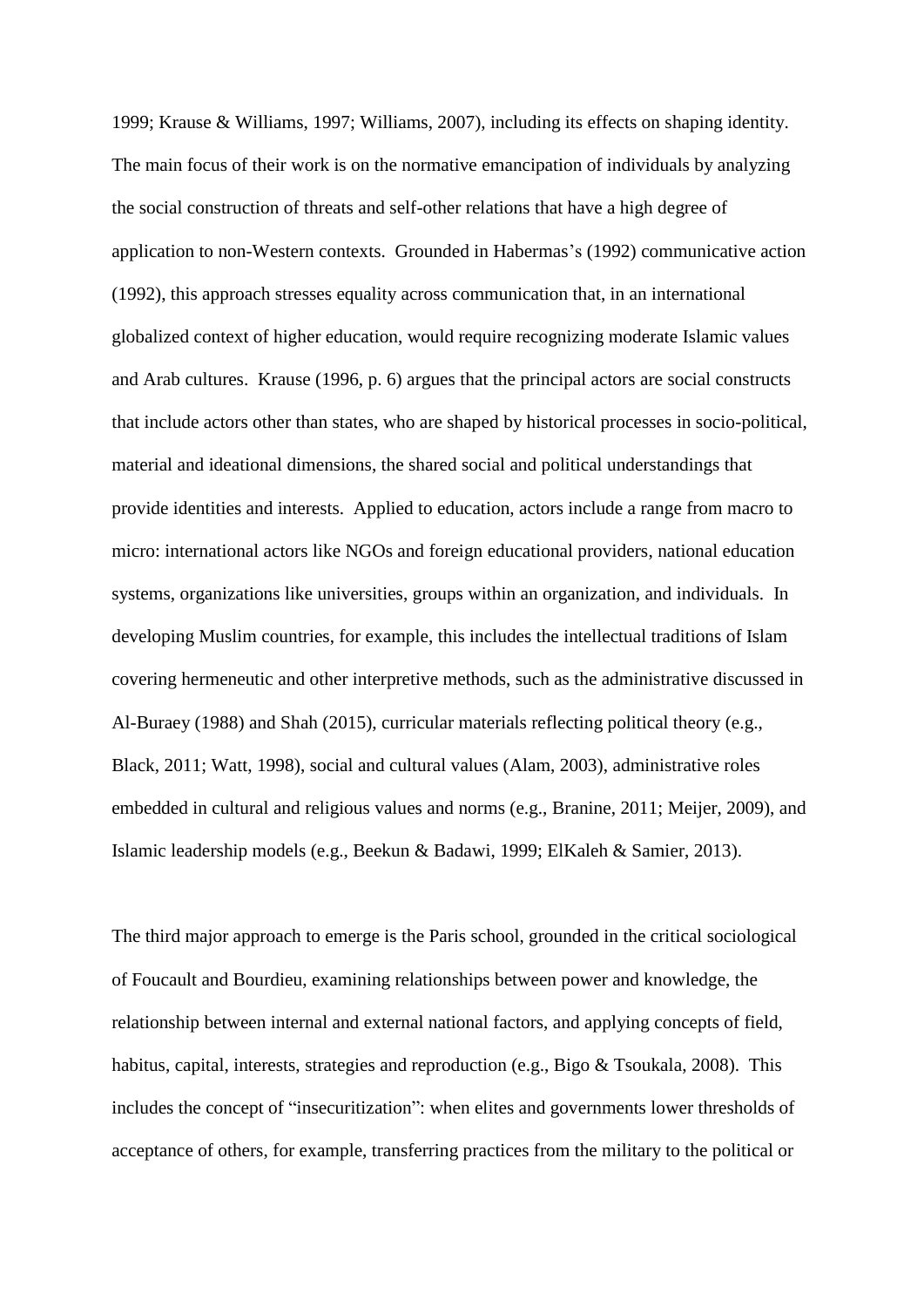cultural spheres, or the economic to the educational, the roles of hidden transnational networks, the role of higher education in creating unequal security statuses like privileging Western education and the discursive power to produce images of the "enemy."

An important dimension of exploring globalized education is what Bourdieu (1977, 1993) calls the symbolic level, with the potential for symbolic violence. In representational terms, it is embedded in the cultural and political situatedness of the viewer, and carries many levels of conscious and unconscious conceptual categories that can include negative stereotypes. Bourdieu's approach is complex and requires the use of all concepts to avoid under- and misrepresentation. The first is that of "field" which consists of the groups and institutions that authorize themselves to constitute an activity and its definition, forming social networks and consisting of the rules and goals that form the relations of power. This includes not only governmental agencies with economic, foreign policy, and other interests that the educational sector serves, but also think tanks, research institutes, foundations, and other organizations in which intellectuals work and interrelate through colloquia, conferences, publications and joint projects. In addition to these, though are also advanced education programs that take place in the military/intelligence sector, both public and private, that also interconnect and participate in the budgeting for higher education and research. All of these involve themselves in research and directly or indirectly in curriculum development, in some countries now heavily privatized. Individuals often move between these creating personal networks of influence. In education under globalization this consists of Western elite organizations with cultural precepts in administration and leadership reflecting for the developing world foreign jurisdictional characteristics and the transmission of these models of authority, leadership and political legitimacy. "Habitus" consists of the "ethos" or orientation in one's social position, the semi-conscious dispositions from which people act and react, and is carried out through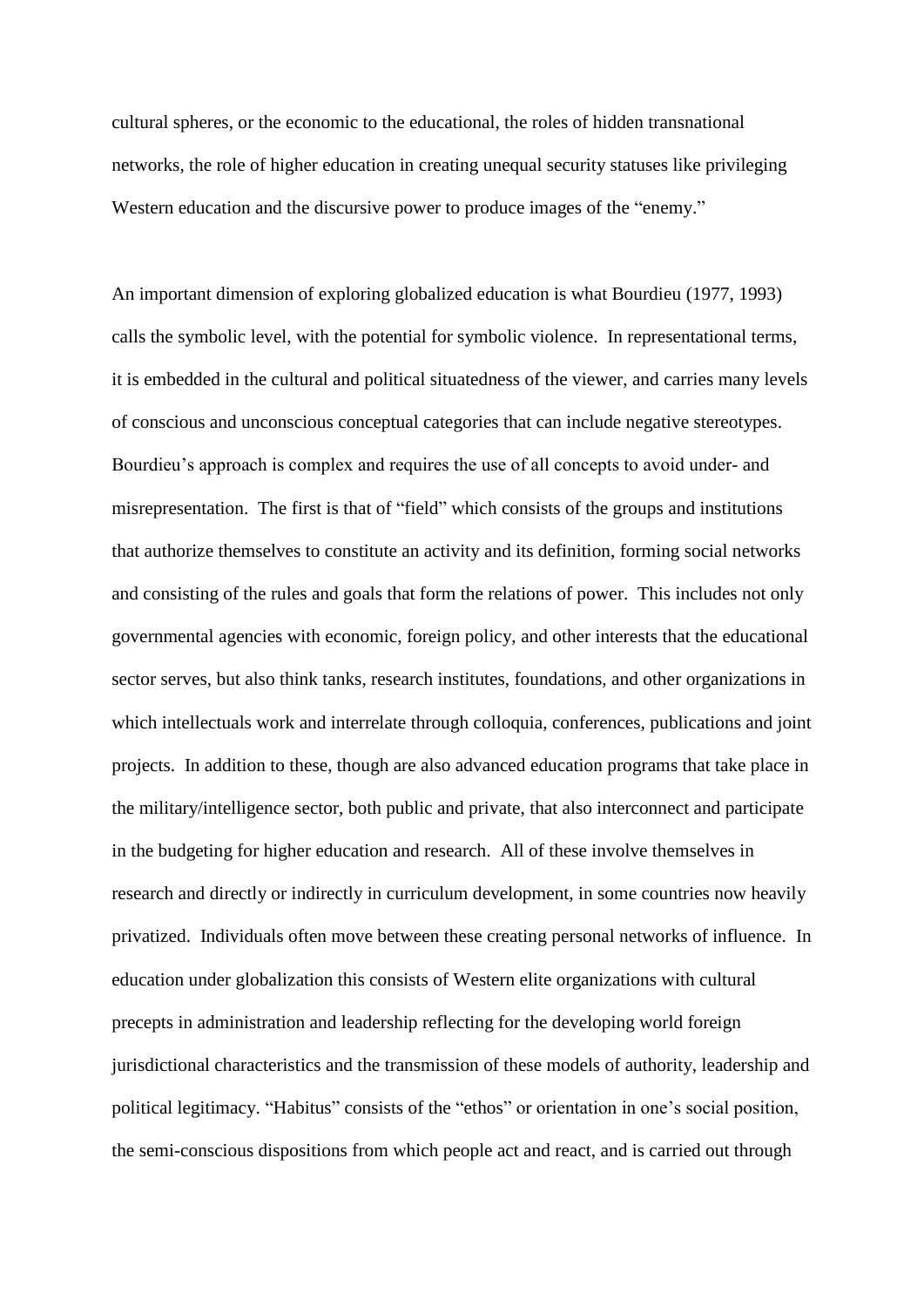the "games" played in the dynamics of the field, shifting its boundaries. In higher education this is expressed through structural and subjective conventions and practices, which through neoliberalism has shifted the boundaries for many towards the competitive market place in developing countries, and which tends to replicate a foreign field and habitus orientation.

Operating within the field and habitus is "Capital," the valued intellectual, cultural and social resources that provide power and confer legitimate status and authority as symbolic forms of knowledge systems (Bennell & Pearce, 2003), and which also determine what kind of knowledge and skills are valued. In much of the developing world, Western degrees are a form of capital that excludes indigenous forms of knowledge. "Interests" are those things that come from within the field that provide motivation, such as recognition, social status and material rewards. In higher education these can range from status as a scholar, love for knowledge and love of teaching. In developing countries these are seen as attaining a foreign degree that leads to greater benefits and the resources that are applied to achieving higher rankings in the global education system, such as a foreign accreditation for a university and school level orientation towards PISA rankings. How one pursues interests, Bourdieu calls "strategies" that arise from the field, habitus and capital, often carried out unconsciously, for example, activities that are discussed by Giroux and Purpel (1983) in the "hidden curriculum." In education this is seen in the adoption of values, decision-making practices, and styles of social interaction imported through foreign educational administration and leadership programs socializing students out of indigenous practices into theories and models derived from different jurisdictions as well as foreign consultants shaping regulatory agencies, and often enforced through foreign accreditation regimes (Altbach & Knight, 2007).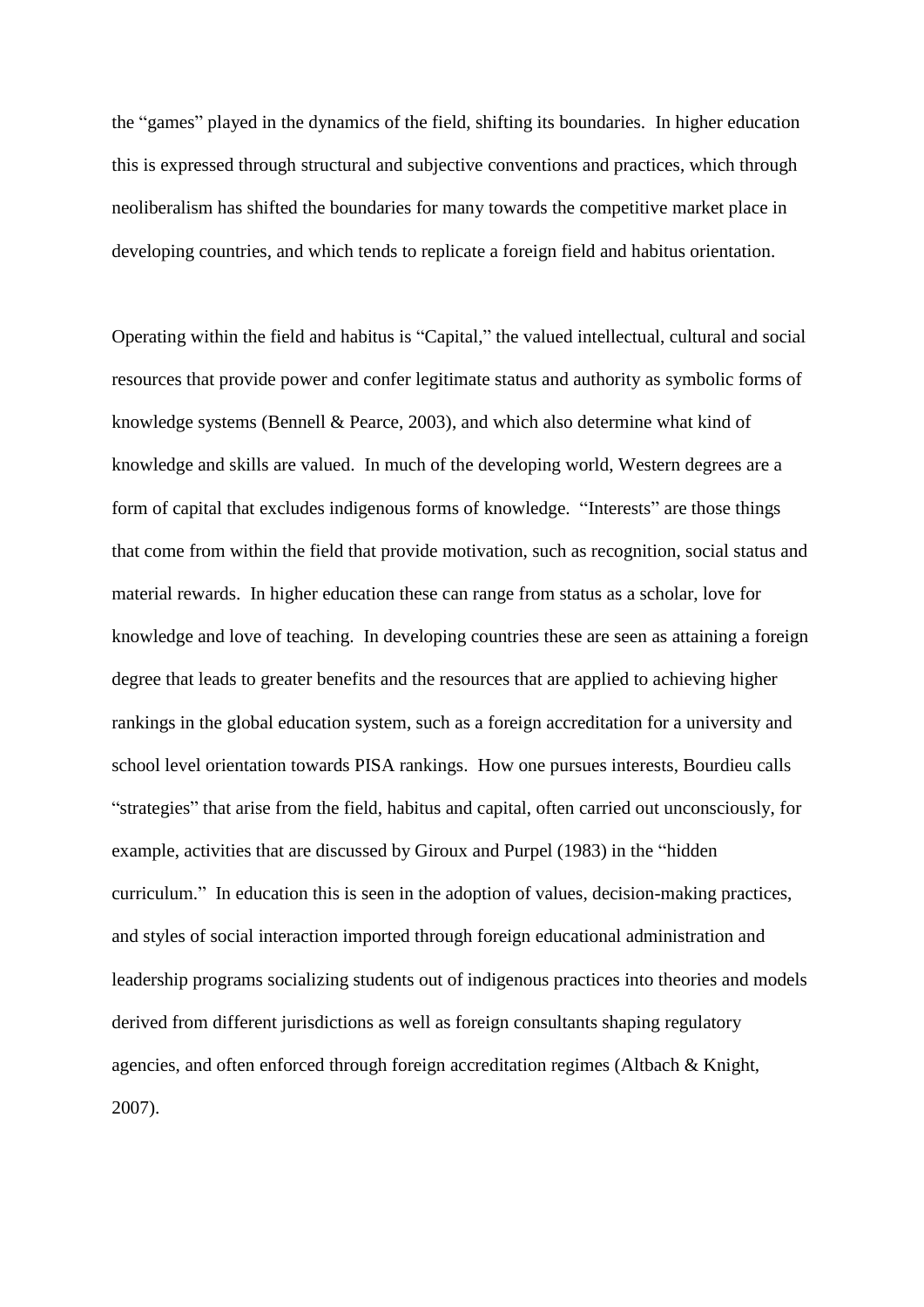Collectively, these constructivist approaches allow for an examination of threats to culture, including social and political values, conceptions of power and authority, and the role of family and community in education that can reduce the purpose of the social institution of education in maintaining cultures consistent with their traditions and particularly in managing modernization and development processes that protect the integrity of the indigenous society. What underlies the arguments is that power, including colonizing power, is not only expressed through weapons and force, but through ideas, perspectives, values and interpretations that can distance people through education from their own heritage and societies, and place their own cultures at risk of survival.

# **Redefining Globalized Education as a Cultural Security Problem**

As a cultural security problem, globalization has a profound impact on the developing world that reaches much more deeply that the economic sector. Farazmand (1999) has identified a number of changes in the public sector of developing countries that issue from globalization:

- 1. Reinforced supraterritorial governance organizations (e.g., IMF, World Bank) affecting national systems
- 2. Increased interdependence affecting administrative systems
- 3. "Information age" capability disparities coupled with increased hegemonic powers (e.g., US)
- 4. Increased public-private sector partnerships creating favorable corporate "environments"; shifting from "civil administration to non-civil administration" that used to balance public interests with corporate elite interests (p. 517)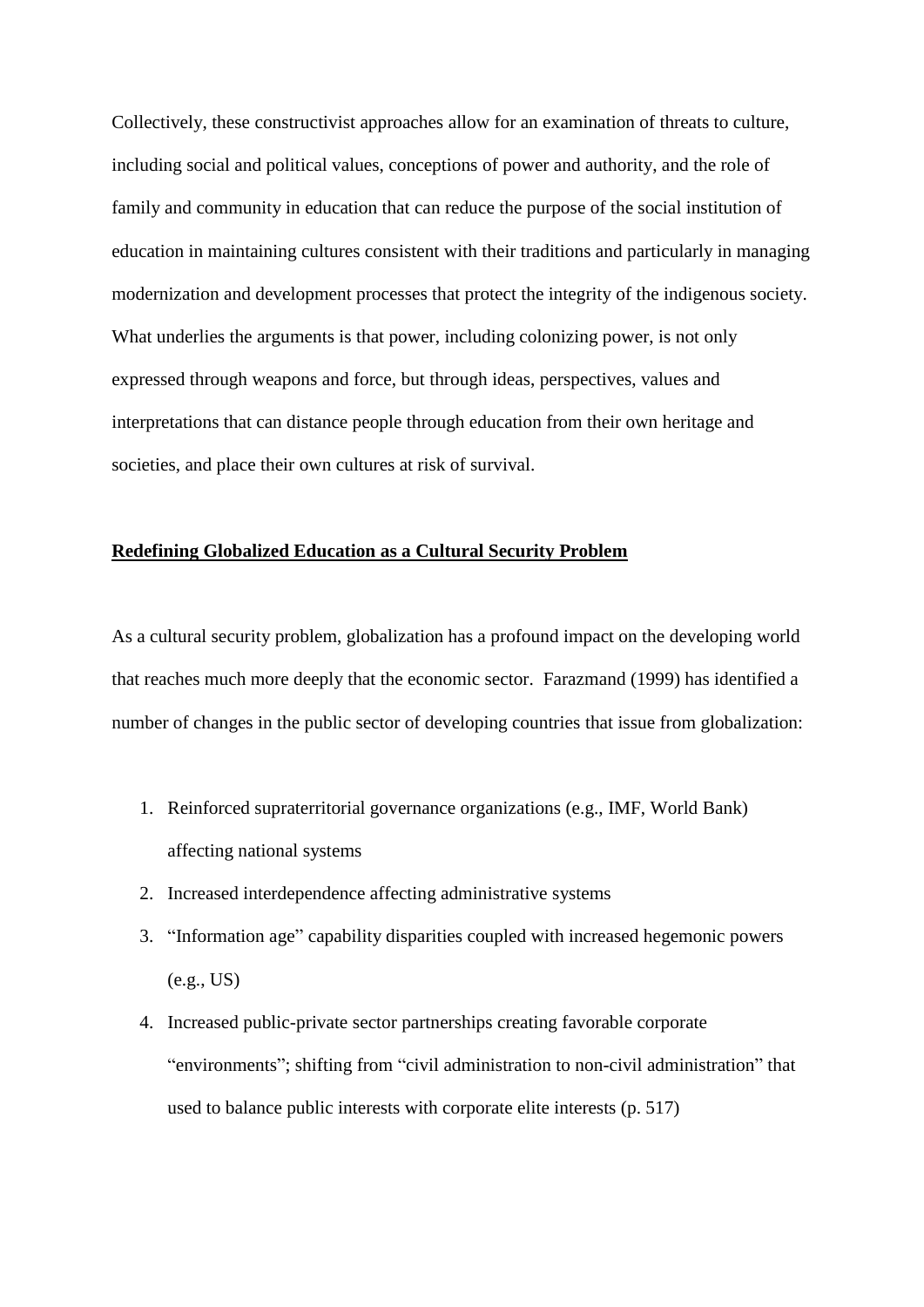- 5. Shift of welfare to a corporate ("shadow" or "contracting") state (pp. 515, 517) reducing the "public sphere" for citizens
- 6. Downsizing that puts pressure on the civil service to do more with less (pp. 517-518) in addition to a global "professionalization" that affects moral and ethical standards (p. 518)
- 7. Increased privatization of public services that allows for more corruption reducing public trust, and puts individual interests above that of the community and society (p. 518)

All of these changes affect the educational sector, particularly public education systems, by moving them from the public sector at least partially into the private sector, requiring different values, organizational cultures, professional roles and the very knowledge and skills that used to serve a cultural-political purpose into that of the market place. When these are exported to non-Western states, as happens with globalized neoliberalism, five main features for these countries emerge: 1) the exports of "Western" goods to the developing world; 2) the homogenization of societal structures and practices (e.g., dissolving the traditional differences between the public and private sectors; 3) compromise sovereignty, personal and national identity, culture, religion and other social institutions; 4) the adoption of the New Public Management ideology which can impair nation-building infrastructure creation and security systems; and 5) a privatization imperative that places individual interest over that of community and society (Farazmand, 1999). Changes brought about through the New Public Management ideology of neoliberalism are the same in education as they are in other public sector areas: private sector style managerialism in administrative practice; defined and explicit standards and measurements of performance, preferably in quantitative terms, accompanied with targets and indicators of success; linking resource allocation and rewards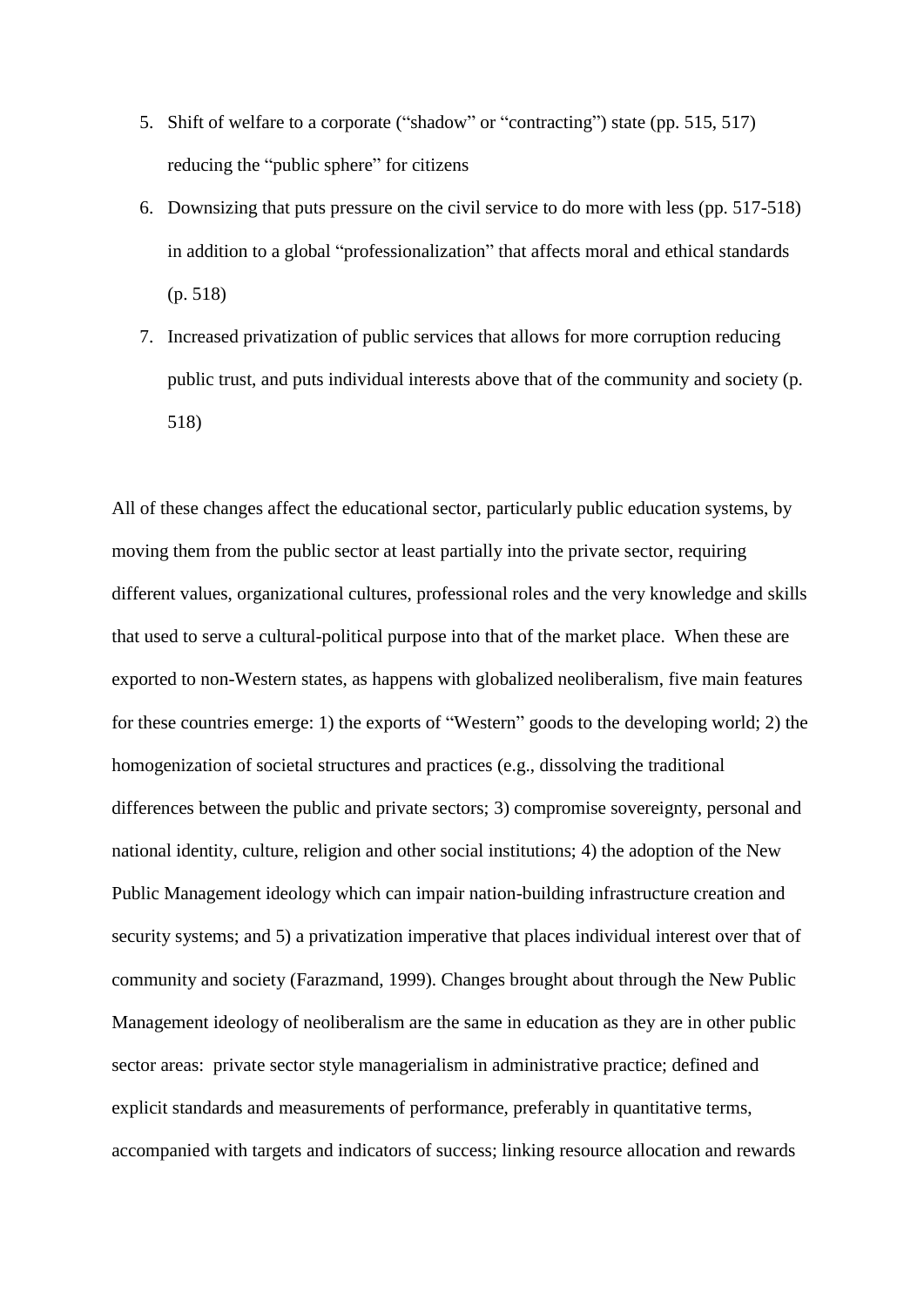to performance as a form of output control; restructuring of agencies into corporatized units around "products"; competitive values and practices (e.g., term contracts); and parsimony in resource use (e.g., cutting costs) (Hood, 1991). Neocleous (2008) argues more explicitly that the university is an instrument of neoliberal security capitalism whose interrelationships with the security industry affect the development of many disciplines.

In more political and critical form, globalization creates global monopolism, what Banerjee (2008) calls "necrocapitalism" which produces a dispossession termed "social" or "cultural" death. From this perspective, in the cultural sphere, the process spawns cultural and intellectual colonies, commodifies the cultural sector (while secularizing it), and reproduces foreign socio-cultural and educational structures, governance, roles and responsibilities and practices. In the form of "educational borrowing," this has meant the adoption of an increasingly standardized Western model of leadership preparation programs that side-line and ignore contextual influences (Harris, Jones & Adams, 2016). Countries in the Middle East are more vulnerable than in other regions, since national identity that is inclusive and representative has, at least since the dissolution of the Ottoman Empire, failed to form due to a number of factors such as postcolonialism, grounding the state in Islam in a way that excludes non-Muslims, dynastic political systems that are often dissociated from large parts of the population, an expansionist policy modelled on prior imperial structures, and the pursuit of transnational identity by some through pan-Arabism (Kumaraswamy, 2006).

One form that globalization of higher education takes is a colonization of universities in developing countries. Altbach (2015) has criticized American accreditation organizations for intellectual hubris in furthering this colonization in countries where intellectual traditions and context differ from those in the US, requiring foreign universities to conform to American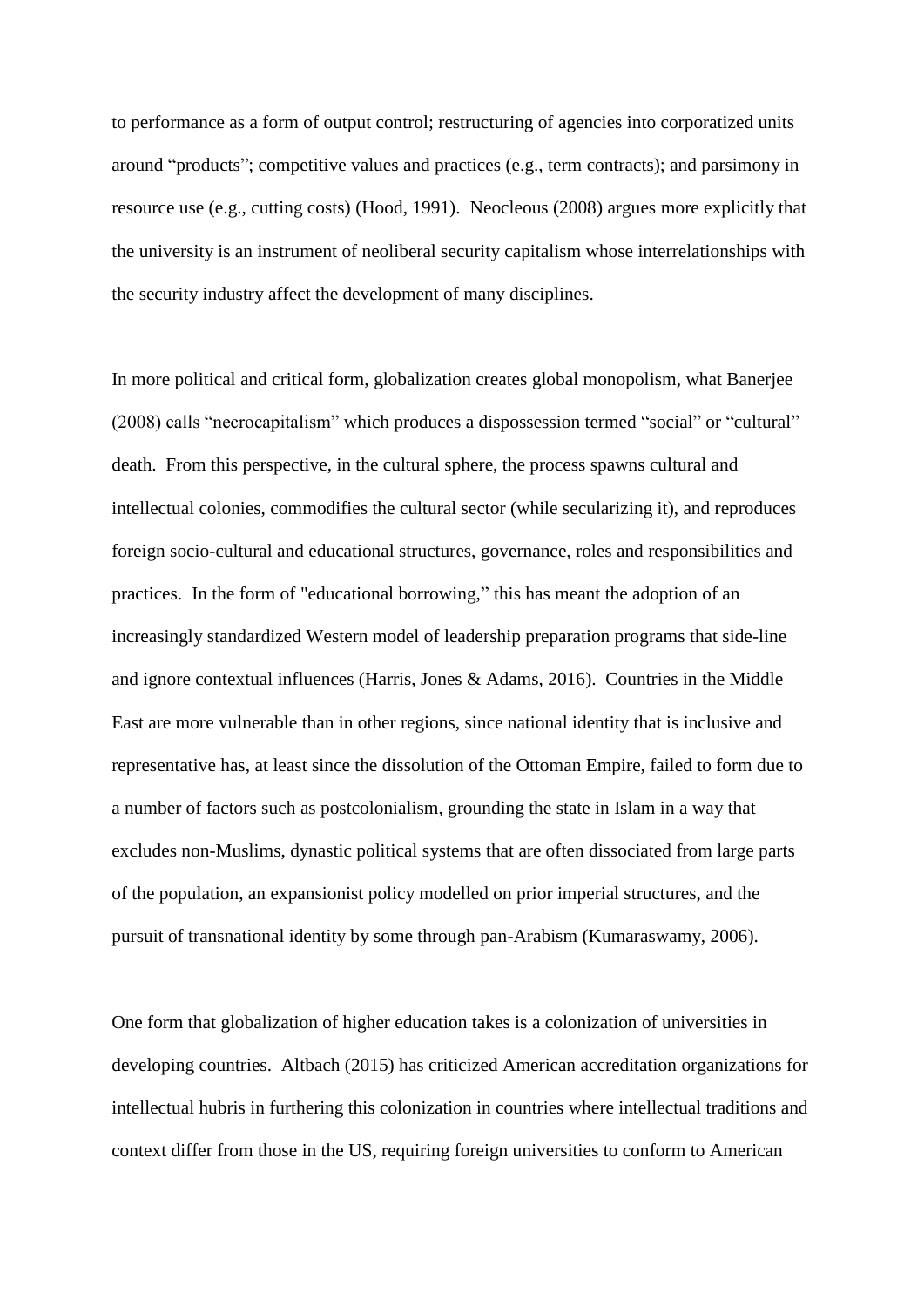values and practices. He (2004) has also argued that globalized education reinforces inequalities that already exist between the developed and developing world and erects new barriers, particularly financial, with those universities in the West dominating production and distribution of knowledge, occupying leadership roles in research and teaching thereby affecting the organizational structures and aims of universities. The domination takes many forms, from imposing English as the language of knowledge, causing migration among students producing "brain drains" reducing the possibilities of developing countries becoming centers of research, and curricular development for fields like educational leadership being driven by Western countries.

While local society and culture do have a modulating influence on externally sourced university practices, the process of homogenization has been well underway for a number of decades as Western countries have used the Arabian Gulf (among other regions) as a destination for globalized higher education, supported by aid programs, and locally as a legacy of  $19<sup>th</sup>$  and  $20<sup>th</sup>$  century imperialism, continuing what Henry and Springborg (2001) describe as the "dialectics of globalization" that function as a "dialectics of colonization". Education systems are also permeable to a number of other societal forces that reinforce a number of educational practices and goals: media, foreign goods, and increased travel. All of these affect identity construction, thought processes, values and the patterns of interaction from which social institutions are formed. The curriculum they offer and the scholarship they shape can be seen as constituting "cultural imperialism" that need to be challenged (see Nader, 2013) and which have served on an international level as hegemonic forces (see Shaw, 1993), for example in the Gulf region where little Arab and Islamic scholarship is incorporated (Donn & Al Manthri, 2010).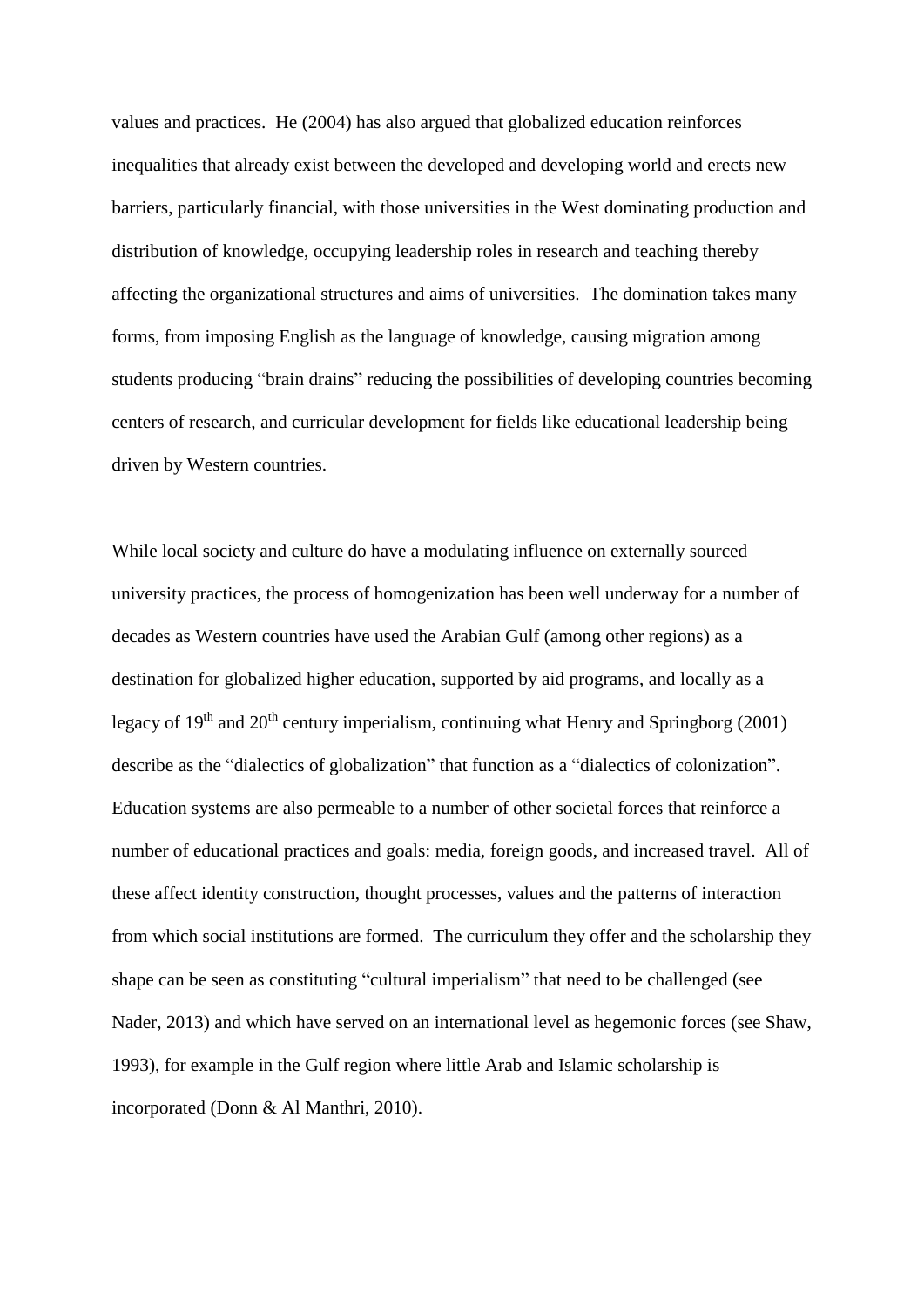Altbach (2013) has identified a number of results of what he terms the "iron laws" of massification in higher education internationally: a decrease in quality, a great inequality across systems of universities, greater differentiation creating variability serving different student and country needs, a reduced quality in the academic profession with many who do not have advanced degrees, and a large proportion of higher education now provided in the private sector. In addition, globalization advantages traditional academic centers in the West, particularly in the English-speaking countries in knowledge networks drawing students to them and producing a "brain drain" from much of the developing world.

For Vandewalle (2000) globalisation is not just technological development and the diversification of economy that are goals for oil producers in their national development, but also keeping the state politically relevant for its citizens and fostering a sense of national community and culture for which a humanistic education carries a large part of the responsibility requiring suitable educational policies to address their vulnerability culturally. Al Abbar (2000) makes an even stronger case linking the preservation of culture to freedom in a globalizing world where globalized cultures are vulnerable to "demise", referencing the World Commission on Culture and Development (UNESCO, 1995) report on creative diversity, arguing that education is responsible for transmitting culture and providing for its continued renewal while instilling in students an understanding and openness to others' cultures, histories and shared humanity as a necessary part of national development that must be conceived as part of economic development.

An additional external pressure is the activity of IGOs like the World Bank, IMF, the OECD and UNESCO promoting neoliberalism through their global educational influence resulting in a lack of national autonomy. Dale (2005, p. 131) has argued that "it can no longer be taken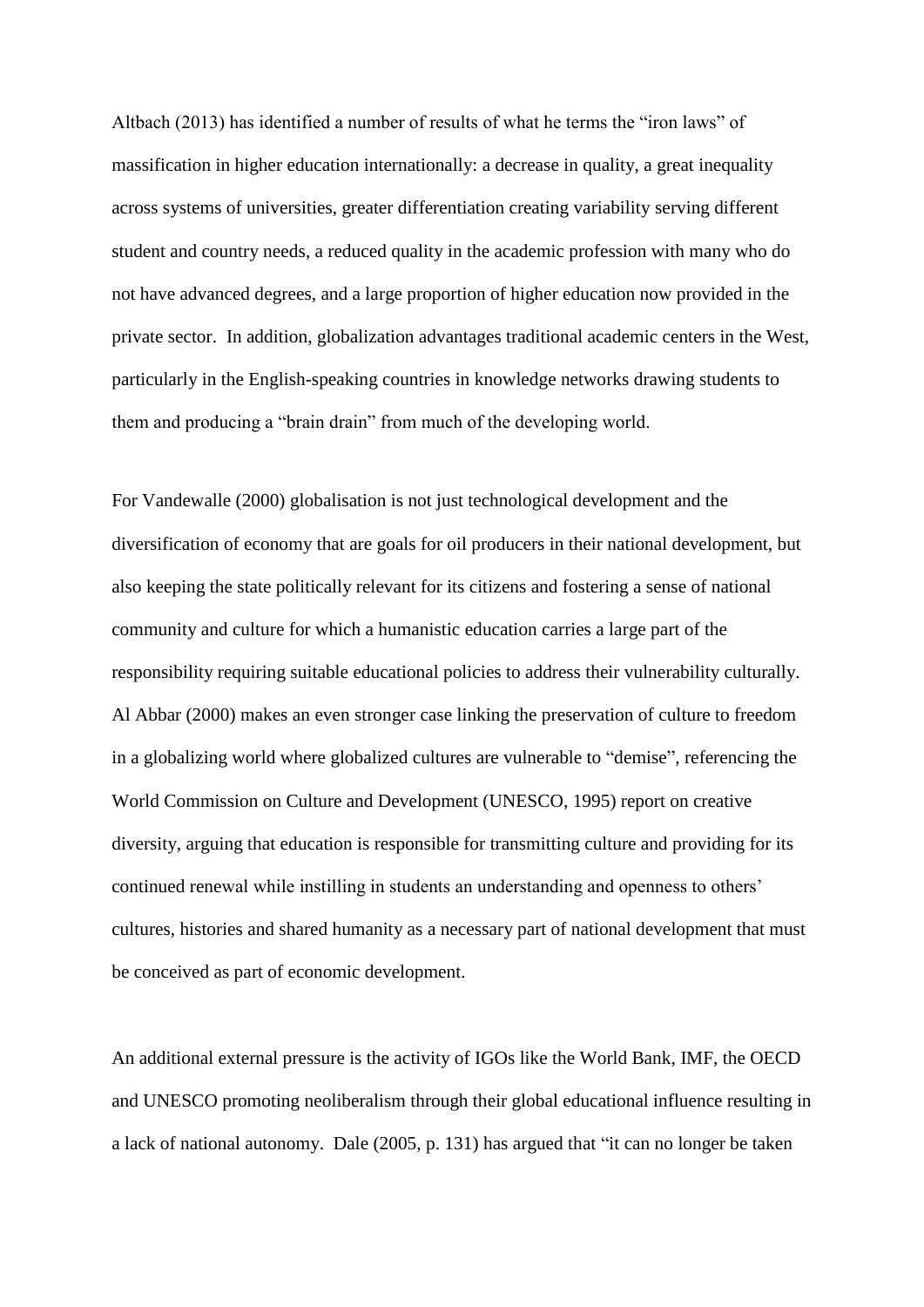for granted that the power to set agendas for national education systems is held or exercised exclusively at a national level," evident in the convergence of educational systems through various means of policy influence cause countries to set international testing like PISA as a standard by which measurement and evaluation takes place (Rutkowski, 2007). Education policy is now largely a transnational process that is an asymmetric exercise of power internationally with opaque procedures in which developing countries have little influence but heavy participators in "educational borrowing" (Moutsios, 2009). This problem has also been acknowledged in the comparative education field on educational borrowing by Steiner-Khamsi and Quist (2000) who argue that in the transfer process of educational curriculum and pedagogy a recontextualization, "indigenization" or "local adaptation" has to accompany the transfer instead of commonly accepting curriculum unmodified.

## **Postcolonial and Decolonizing Critiques**

But, how closely related are these security approaches to postcolonial and decolonizing critiques? This literature consists of a range of perspectives and critiques originating in communities that have been colonized either politically or culturally by Western powers. One of the earliest is Said's (1978) *Orientalism* that explored the relationship between colonial knowledge and imperialist power, consisting of the often negative assumptions made about many non-Western countries in terms of development and knowledge, demonstrating an assumed superiority in these respects of Western countries which effectively presents a potential threat to the continuity of other knowledge traditions. A number of related approaches that investigate the impact of foreign education and culture on non-Western states is Guha and Spivak's (1988) and Spivak's (1987) subaltern identity critique examining how colonizers' discourse socially constructs signifiers reflective of foreign societies in a culture,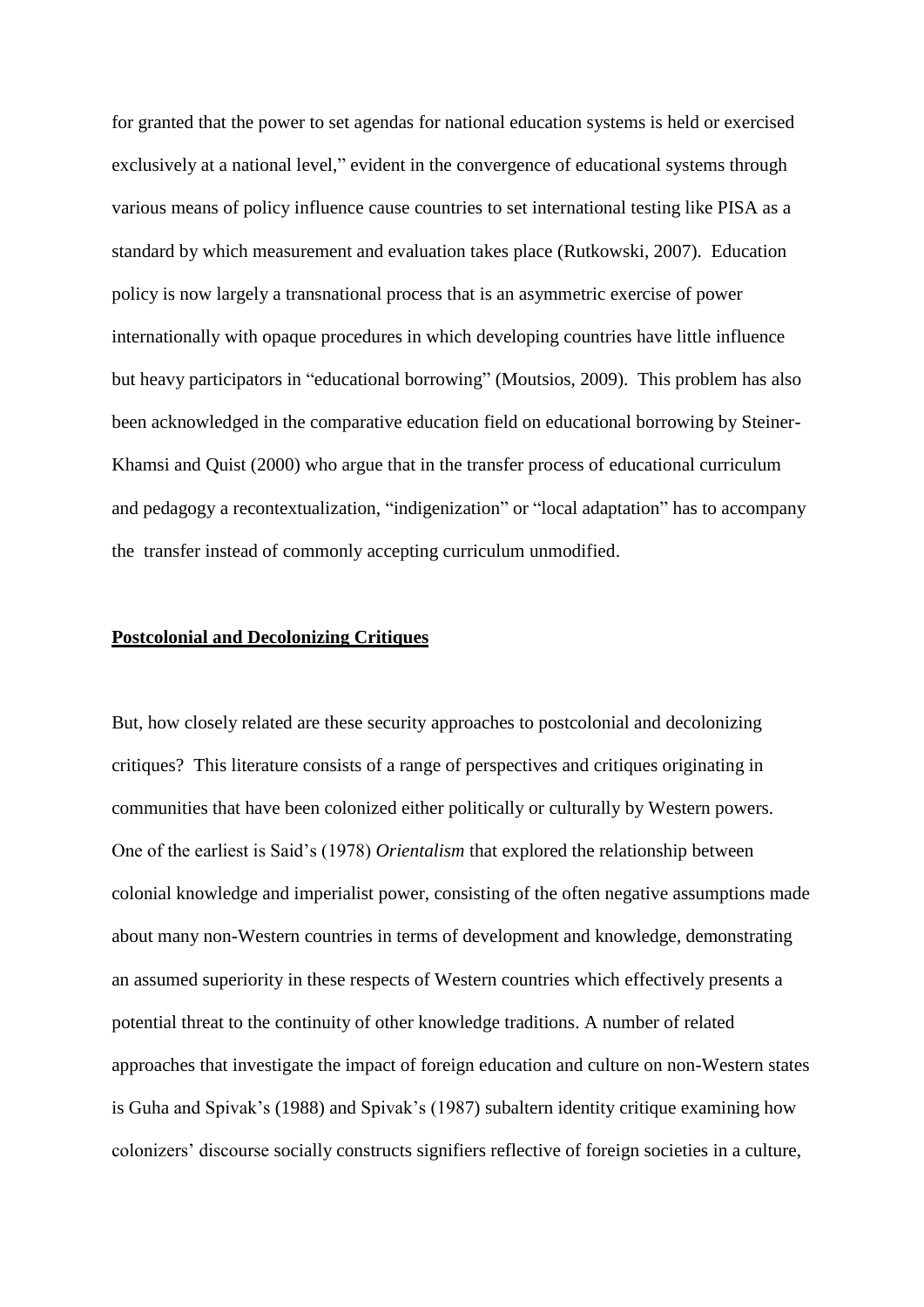thereby silencing other and indigenous perspectives and experiences. This means that in globalized education students are enculturated into a language and value system that may be foreign and make it difficult for them to remain part of their local culture. For educational leadership this is even more important – a subaltern professional identity will reflect itself not only on social interaction, but in values, a sense of identity that may not be consistent with national identity and involvement in policy that may reflect interests and a material reality that is not part of their own society. In security terms, the traditional or conventional culture of the society are placed at risk through the existential threat of a foreign culture replacing identity, values, and practices, the mechanism for which could be seen as a foreign "imagined community" replacing that to which they belong by culture and nationality (see Anderson, 2006).

Kanu (2006) has described what a postcolonial perspective can be in curriculum studies, adopting a hybrid model for recognizing a multiplicity of knowledges where the negotiation of culture and authority can take place, in contrast to curriculum as an ideological construction intended to pursue a civilizing mission, attitudes of power and superiority, and with neoliberalism, greed, that shape people's view of the world and their concepts of self, role and community. Such a colonial view is one that confers legitimacy by determining what the corpus of knowledge will be and how will be implemented through curriculum and pedagogy. In educational leadership this means that in a Muslim context, for example, curriculum cannot only be constructed on the Western literature but must give due emphasis to the worldview, values, role constructions and knowledge of the Islamic tradition and the customs and social institutions of the country in which the teaching is located, as well as the complex and strong intellectual traditions of knowledge, reasoning and interpretation. Educational administrators and leaders themselves become the instrument of colonization if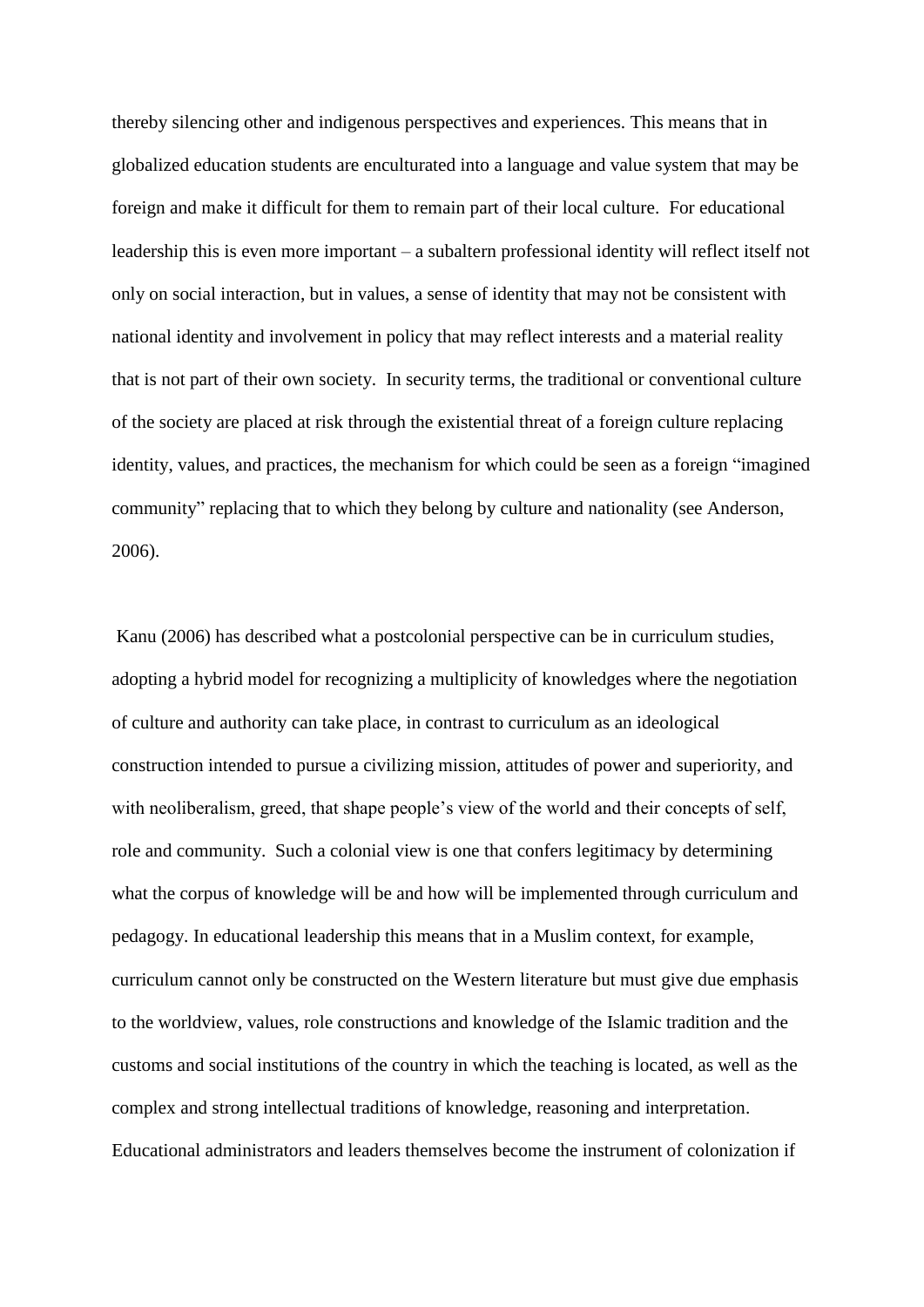their knowledge, values, and goals are shaped to conform to a different society, and they will replicate the "other's" world accordingly in policy, organizational design, social relations, and curricular content and management.

For Mignolo (2011), also, colonization is not only political and economic, but includes subjectivity and knowledge requiring the imagining of other peoples' worlds. A number of writers have typified globalized education in this way. Naidoo (2007, p. 11), for example, identifies as one of the main negative impacts of imported globalized commodified education is the erosion of higher education as a "reservoir of national culture," including indigenous values, that results in "cultural imperialism" in developing countries.

Decolonizing critiques take a step further in proposing ways of repairing of colonized peoples. Smith (2012), for example, defines decoloniality as "long term processes involving the bureaucratic, cultural, linguistic, and psychological divesting of colonial power" (p. 101) and Thiong'o's (1986) decolonizing the mind which seeks a "quest for relevance" in placing at the center indigenous literatures that have been relegated to the periphery by intellectuals, academics and journalists of the "neo-colonial establishment" (2) that has used a "cultural bomb" to

… annihilate a people's belief in their names, in their languages, in their environment, in their heritage of struggle, in their unity, in their capacities and ultimately in themselves. It makes them see their past as one wasteland of achievement and it makes them want to distance themselves from that wasteland. It makes them want to identify with that which is furthest removed from themselves; for instance, with other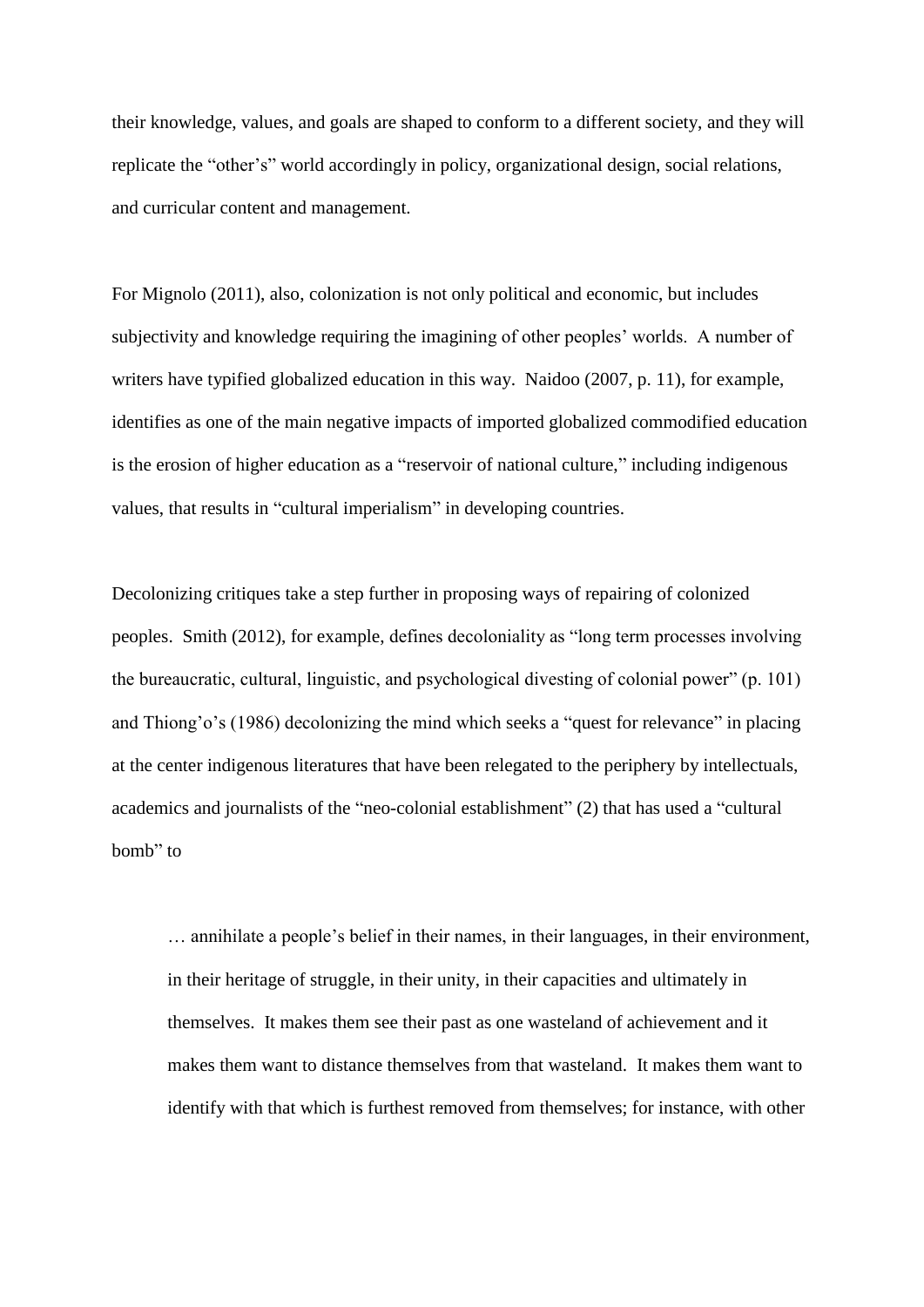peoples' languages rather than their own. … Amidst this wasteland which it has created, imperialism presents itself as the cure. (3)

While their arguments are not expressed in security studies terms, the requisite features of a threat to the existence and viability of indigenous education and culture are evident in the way that critical aspects of culture, upon which the continuity and stability of indigenous social institutions rely, can be easily replaced through "modernizing" a system of education to meet primarily Western "standards". Recent and ongoing development in higher education in the Arabian Gulf is a case in point. It is important to distinguish between those oil principalities of the Arabian Gulf that have a "high human development" ranking on the UN scale, like Kuwait, Bahrain, Qatar and the United Arab Emirates (UAE), from those oil-rich states with a "medium human development" like Iran, Oman, and Saudi Arabia and those at the low end like Sudan and Yemen (Henry & Springborg, 2001, p. 2). However, high levels of development that are tied to imported knowledge, practice and staff brings its own security issues for the society and culture when there is an unaltered importation of curriculum and pedagogy with sometimes little, if any, incorporation of the local culture such as an Islamic work ethic, social and cultural values, and Islamic law. This produces a high level of dependency on foreign knowledge that may not be consistent with the constitution, legal system and governmental policies.

The UAE as an Illustrative Case

The UAE, as a former political and economic colony of the UK, similar to the colonial heritages of other Gulf States, is again subject to threats, but of a different kind. Where in the past threats were military, economic and political causing severe hardship (see Al-Fahim,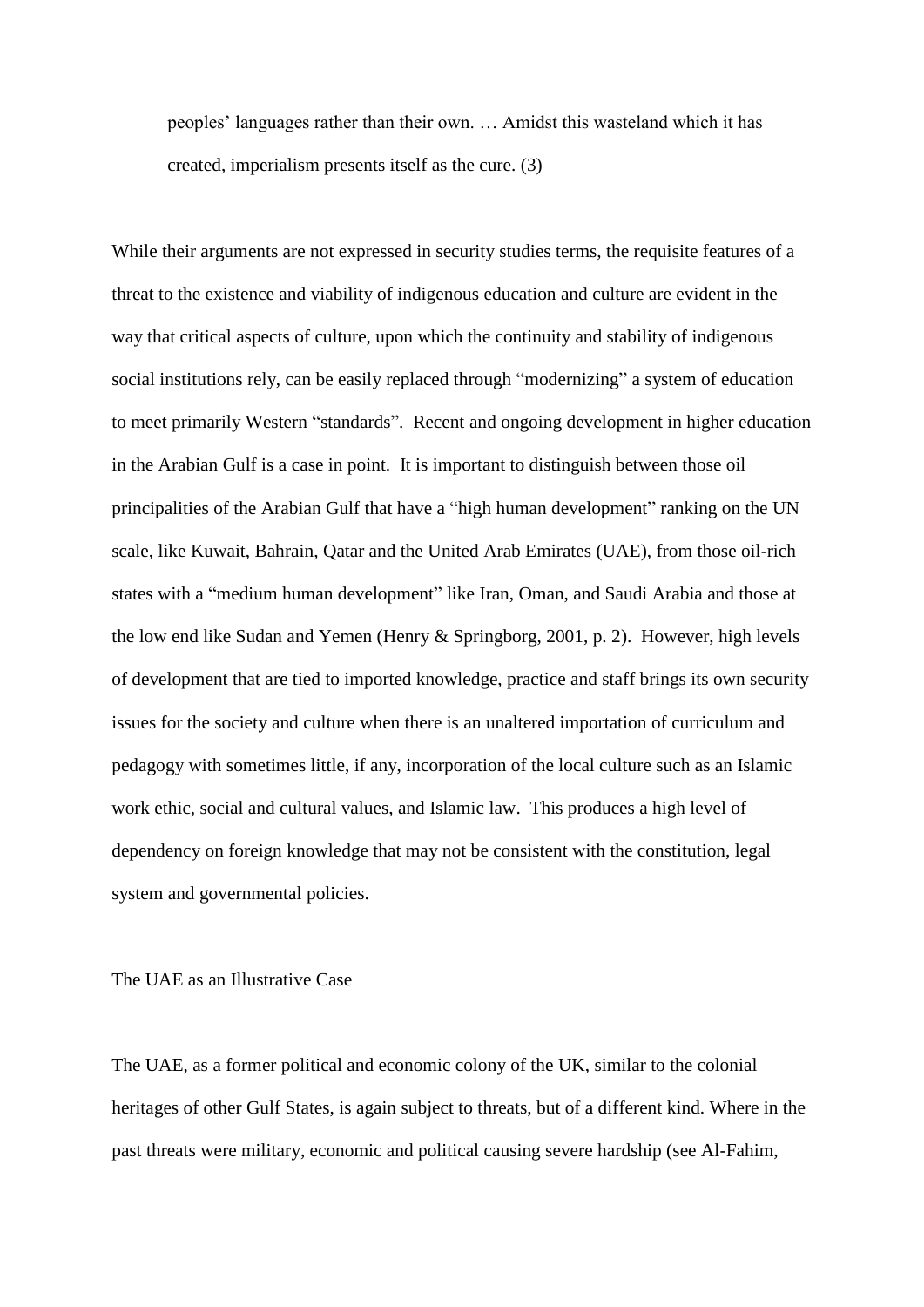1995), the new form of imperialism under globalized education, and related intellectual "products" through imported consulting, management and leadership programs, collectively have a potential eroding, if not destructive, effect on cultural traditions, traditional political institutions, an Islamicized worldview, and national identity. The country is undergoing a significant nation-building transition towards a highly modernized Arab state, whose evolution relies more heavily than its neighbors on expatriate labor including professionals to help build the higher education system with an estimated population just over nine million of which 87 percent was expatriate in 2014 (Arabianbusiness.com, 2014). However, the cost in cultural security terms is a neocolonisation that Kirk and Napier (2009) discuss. There are also many pressures issuing from the international level in all sectors that originate in external pressures of globalisation, demands made to participate in regional and international organizations, and the location of the UAE at the center of a geo-political region with resources desired by many large and powerful countries, and political tensions and violence in the region that bring many external forces and entities and which draw local organizations and policies into their sphere of influence. In educational terms, there is legitimacy pressure from the OECD through PISA scores, requirements by foreign organizations setting accreditation standards, and a rapid building of an educational system that requires the use of large numbers of expatriate professionals who often bring and impose their own values about knowledge and skills. There are inescapable pressures from the international order, but these bring a cost as well in terms of language loss, values changes, shifts in the structures of social institutions, and changing customs and norms.

There are many challenges facing the UAE as it progresses in its extraordinarily rapid development including territorial security as a site of considerable interest for foreign powers and their influence, security of its evolving economic and political system, and protecting its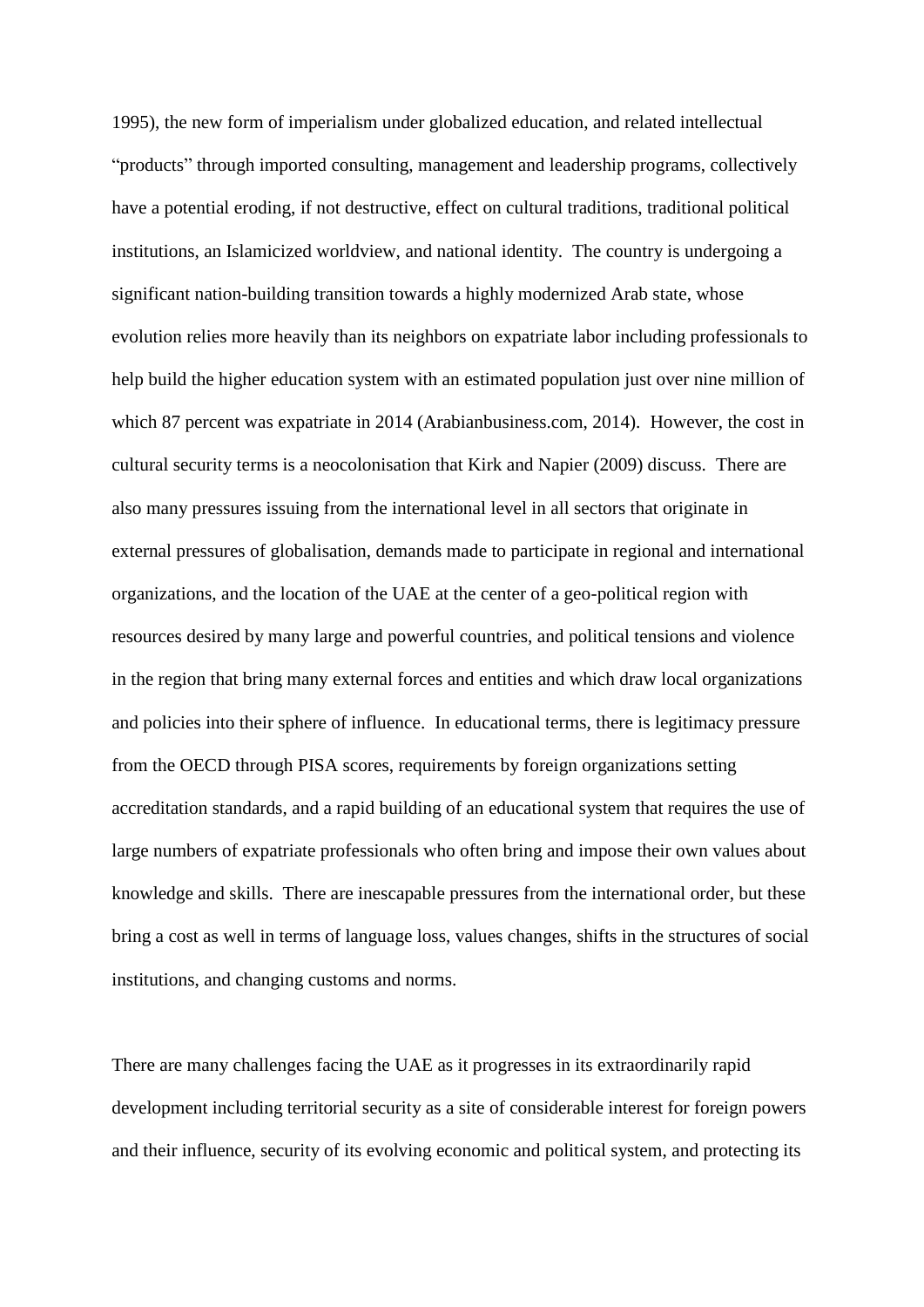social and cultural heritage. Education is recognized in the country's strategic plans as a necessary and critical part of its nation-building process (Kazim, 2000), supported by a rapid building of its school and higher education systems, an Emiratization human resources policy, and foundations that provide scholarships and research support. This involves two interrelated processes at work: nation-building and state-building, the former consisting of shared identity, community, and bonds of belonging, while the latter are the country's governmental structures that consist in part of rational bureaucratic-state like organizations and elite structures (Berezin, 2009) and in part of traditional society structures and practices. Decisions made on a structural, functional and symbolic level during this period can have long-lasting effects on the future of social institutions through both processes when Western expatriates take leading roles in designing and building organizations and in teaching and research.

However, the educational practices are often at odds with a cultural conservationist policy expressed in policy documents like the UAE 2021 (Al Maktoum, 2010) vision statement which includes among its national development themes grounding the nation's development in its heritage (including the Arabic language) and moderate Islamic values, maintaining strong families through which cultural values are protected and maintained, and maintaining its traditions through social institutions. This is most clearly seen in educational leadership curricula which use almost exclusively UK and US content.

Ulrichsen (2011) proposes an integrated, holistic and constructivist approach to security studies for the Gulf that includes the impact of globalization, the factors in the region causing change in all societal dimensions as well as the inter-linkages of social institutions, and both "material and ideational" forms that views these as social constructions as well as survival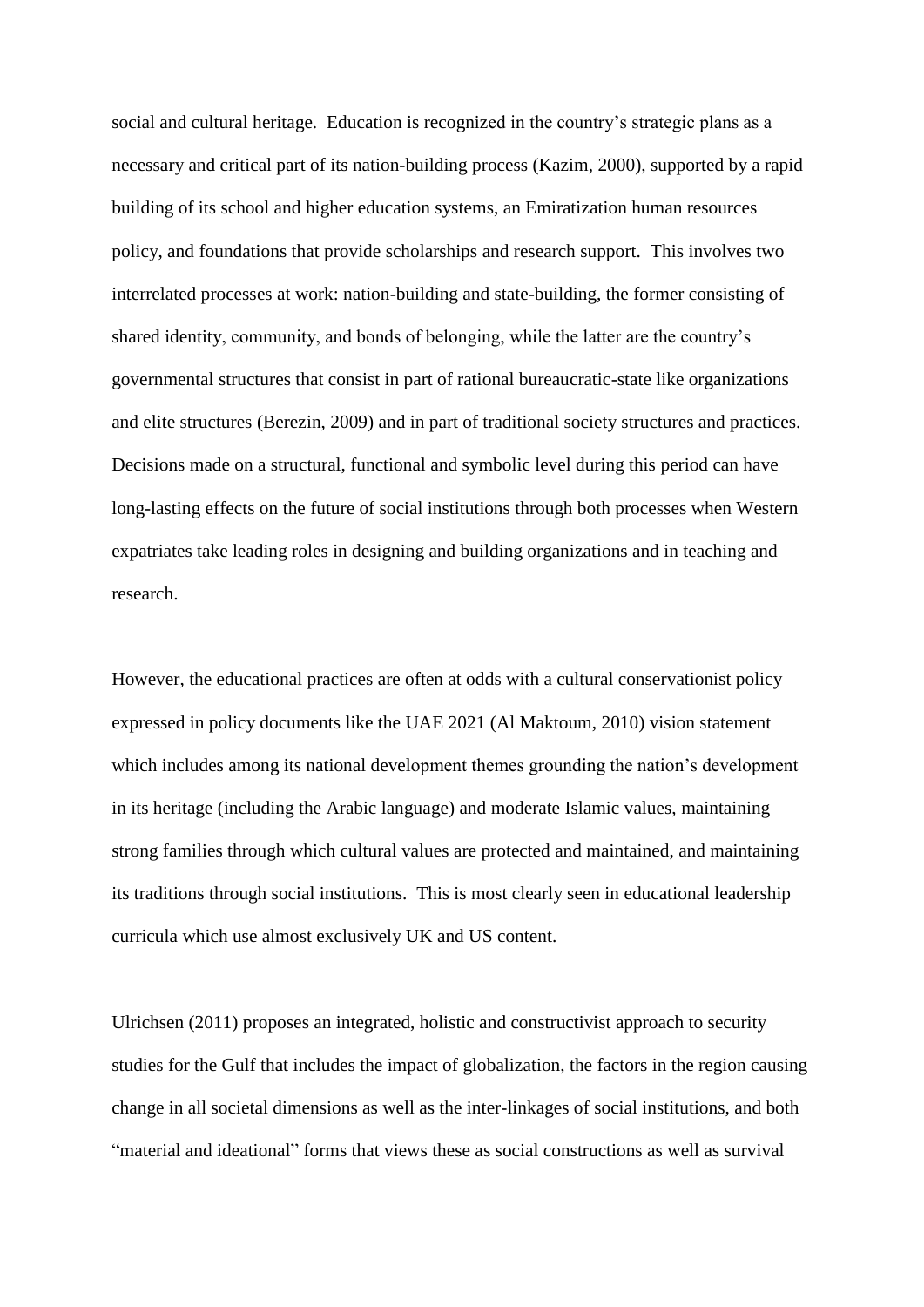mechanisms. What I would add to the discussion is a more explicit development of resources in the form of intellectual and cultural capital. In the constructivist approach adopted by Ulrichsen, one has to consider the "role of beliefs and norms as social constructs shaping approaches to questions of power and security" as well as ascribing "value to the location and distribution of nodes of power within society as well as the relationships between knowledge, power and interests" (2011, pp. 6, 7). In addition, security does not have to be tied to the state, but can focus on a particular referent group in society, in this case here the small minority of the UAE population that is Emirati.

## **Conclusion**

Examining the security of society and culture, including the educational institution, has to be done within the context in which it is embedded. Security issues and problems are part of the societal fabric in which social institutions are interrelated and interconnected – problems in one sphere such as education affect others. And they have historical dimension, in the Gulf a centuries old succession of European influence, that culminated in the last hundred years in mostly British and American activities involving "an ability to project force" into the region that have contributed to shaping the formation of states, their interrelations, their economies and political systems, and in contemporary form professional and business work conducted primarily in English motivated in part by safeguarding a passage through the area for trade as well as ensuring that other regional and European powers do not overrun smaller political units (Macris, 2010, pp. 2-3, 247) All of these external parties have vied for "commercial, cultural, or strategic influence and establishing beach-heads through the various local communities" (Henry & Springborg, 2001, p. 9).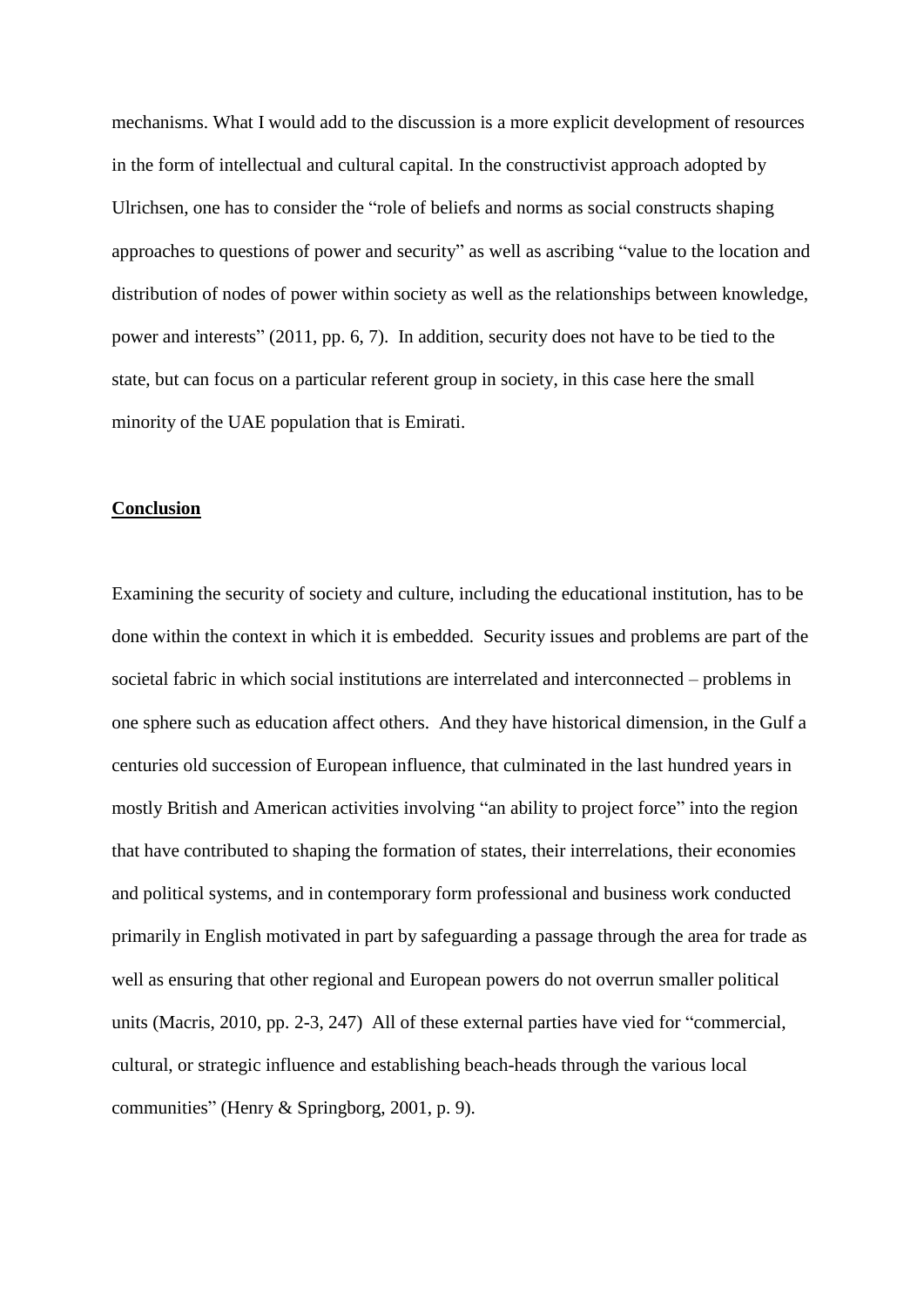What is the solution to the problem? Culture and identity could be examined from a security perspective that regards the nature of globalized university in both tangible (objective) and intangible (subjective) terms as a security threat to the integrity of indigenous culture and identity. This includes examining intellectual "products" through imported consulting, university structures and leadership practices, and educational leadership programs that collectively have a potential eroding effect on cultural traditions, traditional political institutions, an indigenous worldview, and national identity:

- 1. Imported curriculum and teaching that privileges a secularized, if not material, worldview and foreign cultural values;
- 2. Western cultural precepts in administration and leadership that reflect their jurisdictional characteristics and transmit foreign models of authority, leadership, and political legitimacy;
- 3. Cultural practices of foreign staff in policy and management levels, as well as classrooms in higher education, who bring a foreign interaction and pedagogical style that re-enculturates others;
- 4. Potential higher education impact on other societal sectors such as the economy, politics, the family, culture and religion (e.g., Katzenstein, 1996); and
- 5. The neglect and exclusion of a vast, rich, and varied indigenous bodies of knowledge like that of the Islamic and Arab scholarly tradition, that, ironically, formed a large part of the European/Western scholarly tradition from the Renaissance onwards in pure and applied disciplines – a view that dominates the knowledge transfer conceptions and values currently underway.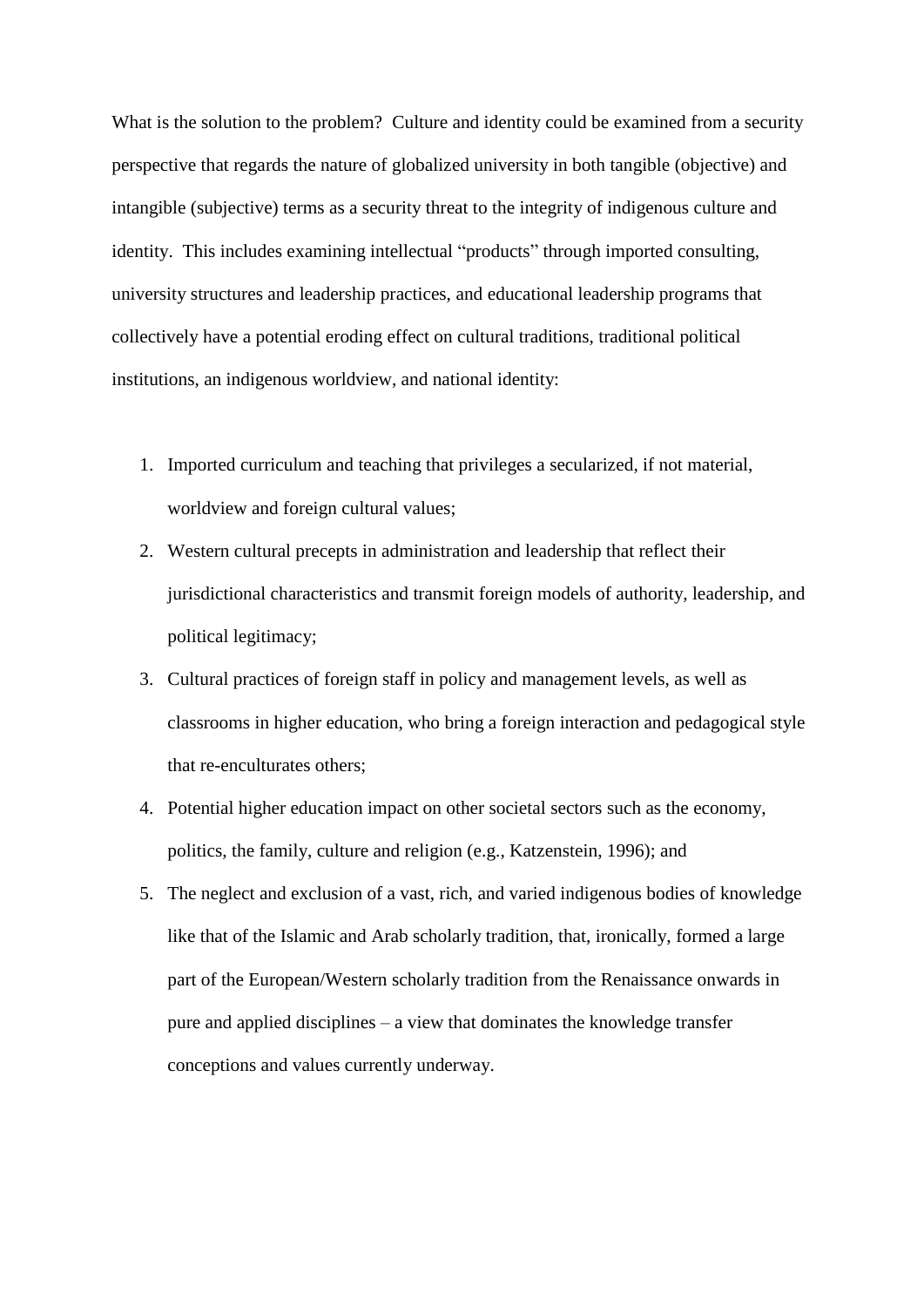Using the UAE as an example, culturally competent educational management and leadership (e.g., Beekun & Basawi, 2005; Yousef, 2000) requires a curriculum of professional practice that takes into account the country's geo-political position, security requirements, social institutions and economic development including the use of relevant classical Arab/Islamic scholars (e.g., Ibn Khaldun, Al-Tabari), modern Arab/Islamic scholars (e.g., Ali, 2005), academic literature on the UAE, Gulf and broader region, cross-cultural administration (e.g., Branine, 2011), Islamic values related to leadership and education, and jurisdictional characteristics of the country as well as teaching methods and activities that incorporate regional case studies and culturally sensitive research methods. Just as each Western country has its own administrative tradition that serves its national goals, non-Western states need their own. Education has a vital role to play in the developing world in nation-building where citizenship and national identity are critical to the creation and maintenance of social institutions and issues related to globalized education (see Zajda, Daun & Saha, 2008)

In order to conceptualize societal and cultural security issues arising from globalized higher education, a number of sociological and political theory ideas and theories need to be considered, particularly those associated with "nation". One of the foundational ideas is that of Weber's (1978, pp, 389-390) "political community" ideal type, that is extensive enough to examine social institutions and culture as they relate to politics. It consists of not only economic or market activity and politics, as in controlling one's territory, but also of cultural and social associations, and a "belief in group affinity" formed out of an emotional foundation of feelings of solidarity, "ethnic honor", and "sentiments of likeness" that create the social actions, and thereby the social institutions, of national sovereignty and power that is also characterized by the willingness to sacrifice for one's community (see Berezin, 2009).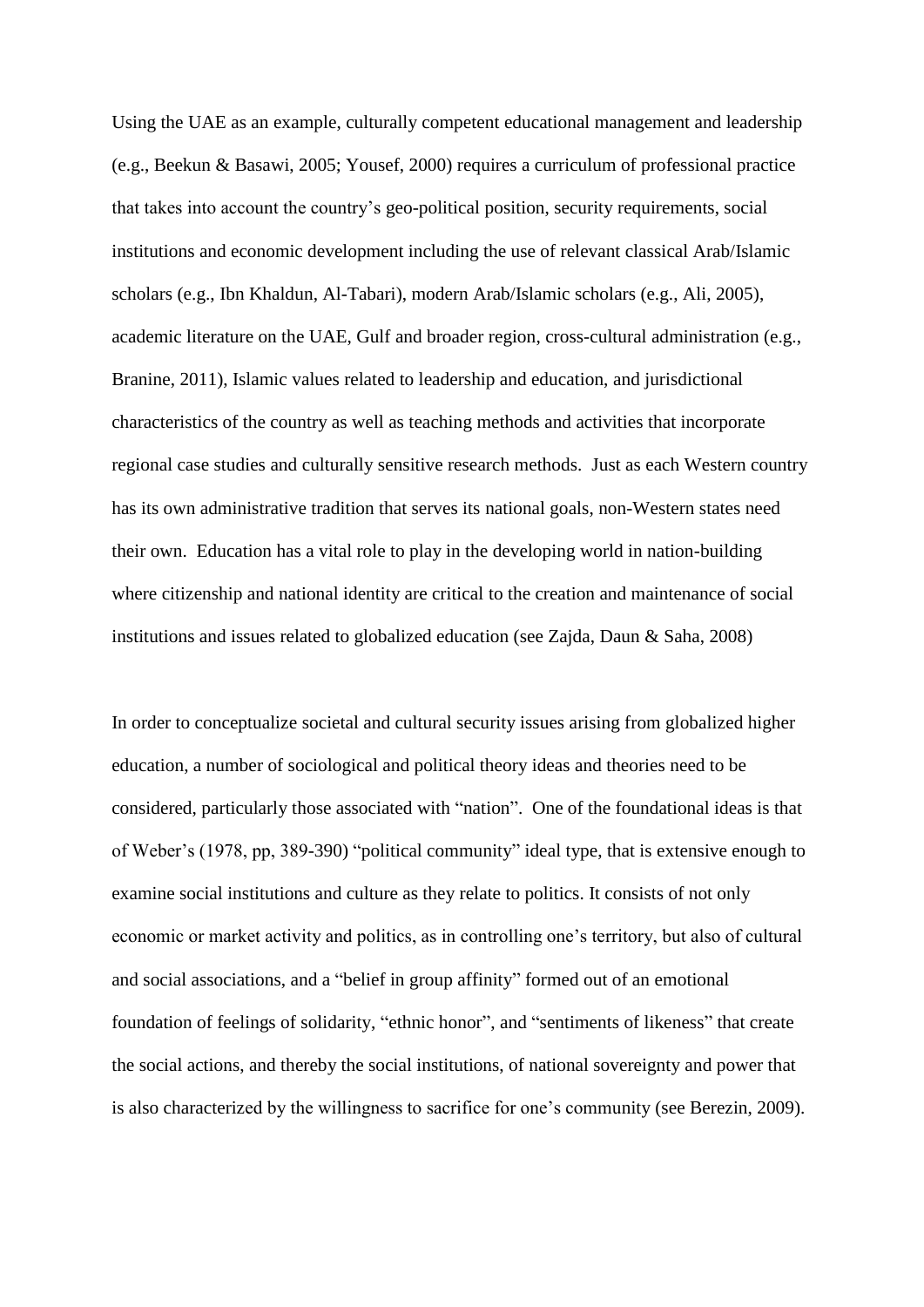Securitizing relevant educational fields, in this case, leadership studies requires broadening security theory so that education and intellectuals can be seen as security actors: "Internationally (and increasingly in other contexts), the meaning of "security" is what it does: someone (a securitising actor) points to a development or potentiality claiming that something or somebody (the referent object) with an inherent right to survive is existentially threatened and therefore extraordinary measures (most likely to be wielded by the securitising actor himself) are justified" (Wæver, 2004b, p. 56). As Hyde-Price (2001) points out, securitizing an issue means removing it from the regular political discourse and "signal[ing] a need for it to be addressed urgently and with exceptional means" (38), effectively moving the policy from the educational and cultural sphere into the political.

As optimistic as some may be that an educational system can both import foreign curriculum and instruction and preserve traditional cultures aiming at a hybrid educational system, this can produce dilemmas of modernization such as the reconciliation of "neocolonialism and independence"' termed "edu-colonialism" that is used to describe the rapid importation of foreign education and faculty that makes an indigenized workforce highly unlikely (Kirk & Napier, 2009, p. 134). Education has also been affected by the introduction of quality definitions and regimes of neoliberalism grounded in accounting standards that emphasize quality control and assurance for monetary return purposes, which Numan (2015) points out, shifts the aims of education from serving a broader society to fulfilling competitive corporate and neoliberal government interests. In Muslim countries in particular, where rapid development is accompanied by the opening of branch campuses of and importing curriculum from Western countries and the use of foreign accreditation agencies, the adoption of foreign quality and benchmarking standards that are not adapted to local values and culture. This causes, according to Numan (2015), a dislocation from Islamic values and conceptions of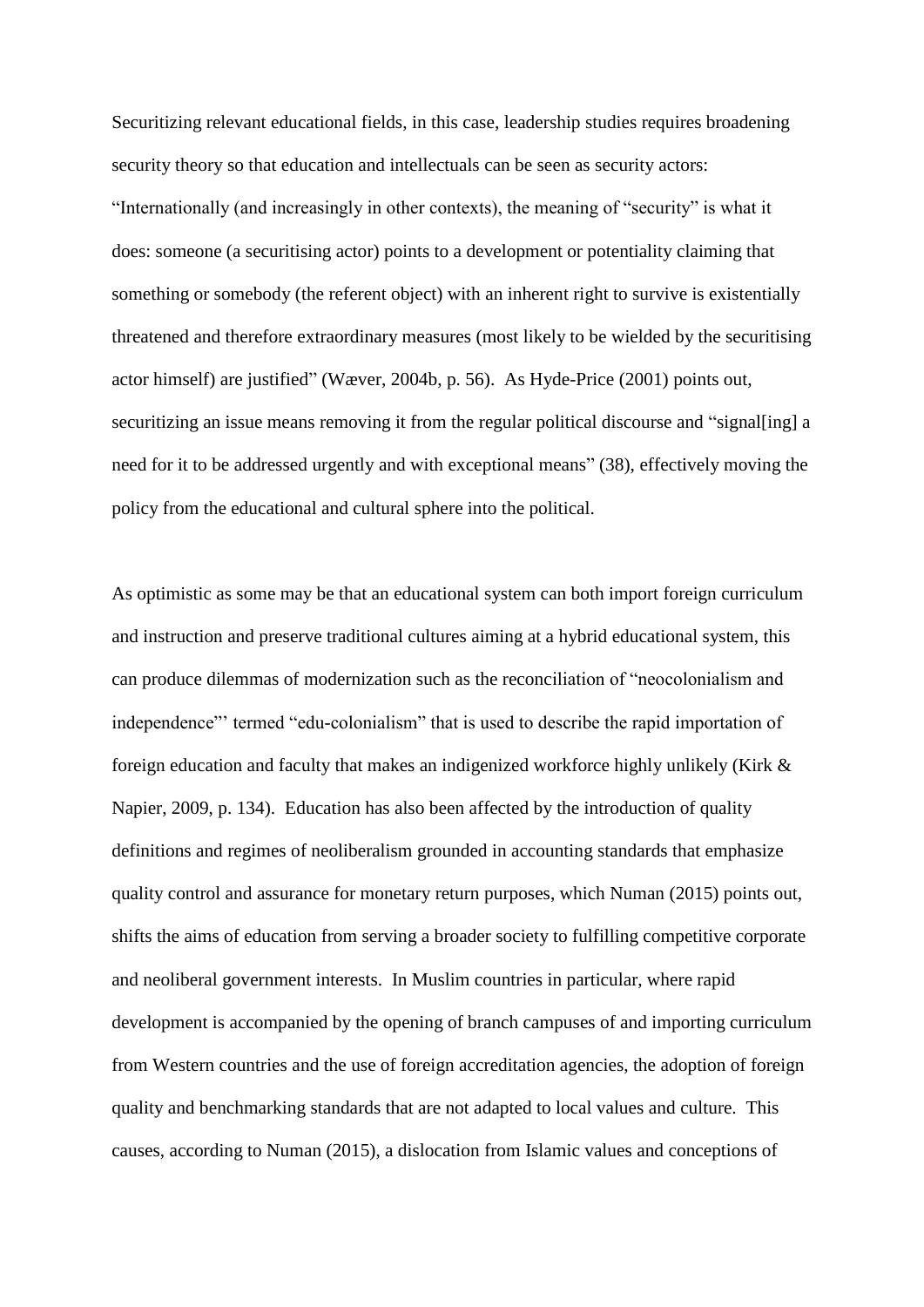quality that are grounded in Islamic principles and theories, and an historical development of participatory needs assessment and self-governance, as well as quality standards in their interpretation may be at odds with the underlying principles of the legal systems of these countries.

There are several levels of cultural security implications for educational administration and leadership, a few of which are highlighted here. First, curriculum needs to not only provide knowledge and skills of international value, but also content and types of interactions and skills that reflect regional relations and local values and norms. Pedagogy also has to be in a form that strengthens and models cultural values and styles of interaction, for example, in the UAE emphasizing the value of the extended family, of the social good, and achieve and collectivist and individualist balance that the society is based on. Of increasing consideration is the multiple modernities thesis (Eisenstadt, 2005) which maintains that one form or type of modernization that may apply in a Western society is neither necessary nor suitable for countries that need and can construct a form of modernization consistent with local culture, which can also have an effect of requiring a different system of evaluation for quality and ranking purposes. In the UAE for example, Davidson (2011) explains how the country consists of unique and hybrid formations of political and state structures have been forming that reflect both characteristics of modern administration and traditional structures and practices, although some of the "modern administration" practices referenced derive originally from Egyptian and other influences in the development of Gulf societies, as well as conceptions of authority and power that originate in the centuries old history of Islamic administration and political leadership (see Heard-Bey, 2004; Kazim, 2000; Rugh, 2007). Therefore, the evolving social institutions are complex combinations of tribal traditions, colonial heritage, post-unification sheikdom qualities, effects of regional destabilisation and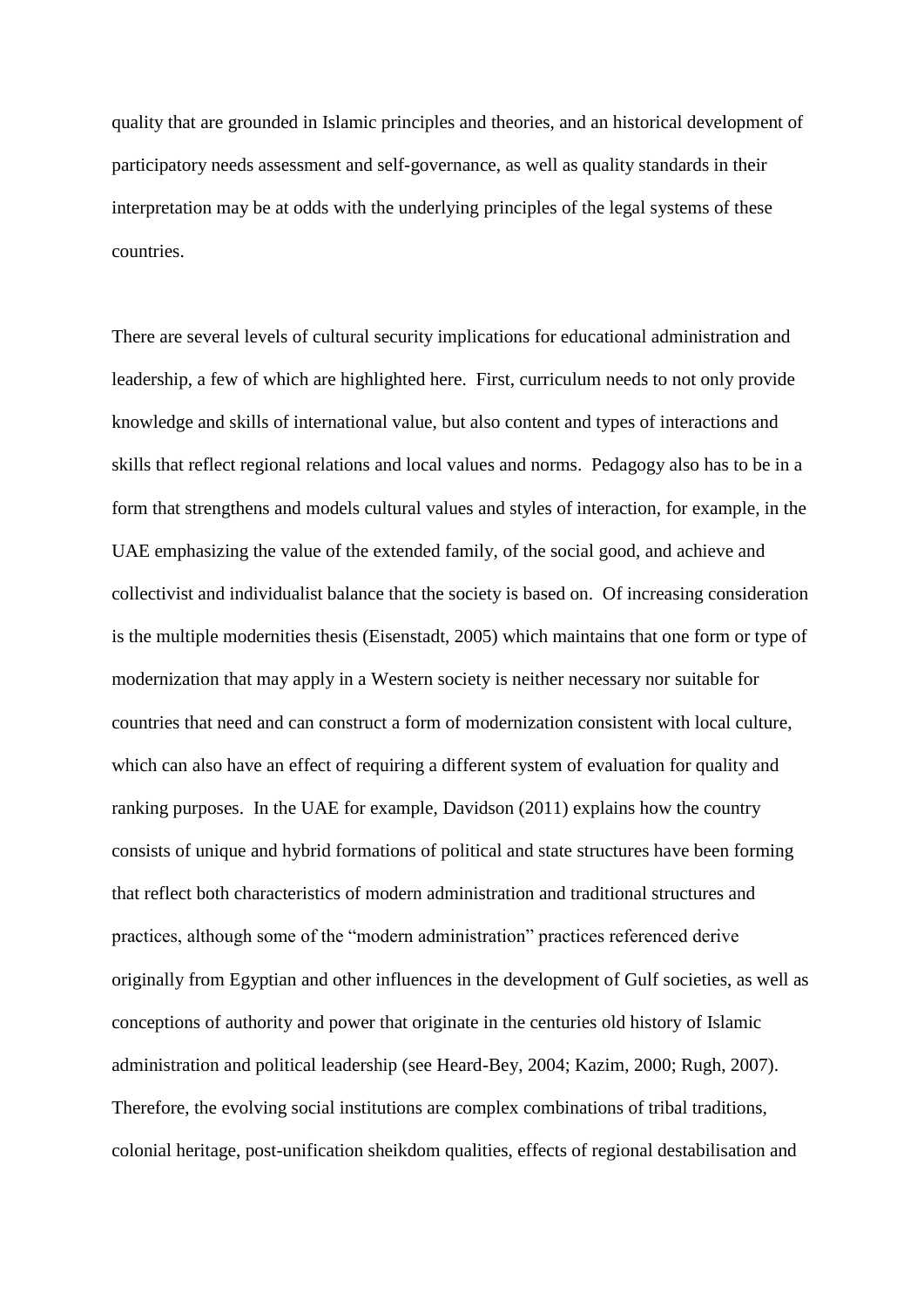security concerns, a vigorous western style education, consultancy, and expatriate organisational membership, and, increasingly, the impact of millions of tourists each year.

One important implication is in the field of research methods, which has been undergoing considerable challenge in the last couple of decades by the indigenous and culturally sensitive research methods literature, maintaining not only that some forms of Western research methods are not suitable for collecting accurately and meaningful data for interpretation, but that some forms are damaging to the cultures they study and produce erroneous results (e.g., Chilisa, 2012).

Educational administration and leadership also needs to be relevant and effective in the context in which it operates, which includes constitution, legal, economic, cultural and social requirements. There is also the problem of assuming that Western models of leadership and management are neutral when in fact they are value laden, particularly in ways that are contradictory to maintaining culture and national identity such as secularity, materialism, an emphasis on individuality and many other factors that have been identified in the very large cross-cultural management and leadership literature that now exists (e.g., Chhokar, Brodbeck & House, 2007). One could also add here that it is the responsibility of the educational sector to provide cultural continuity, a large part of which involves national identity, and which suitable forms of administration and leadership are required in terms of knowledge, skill, understanding and the capacity to mentor and role model.

## **References**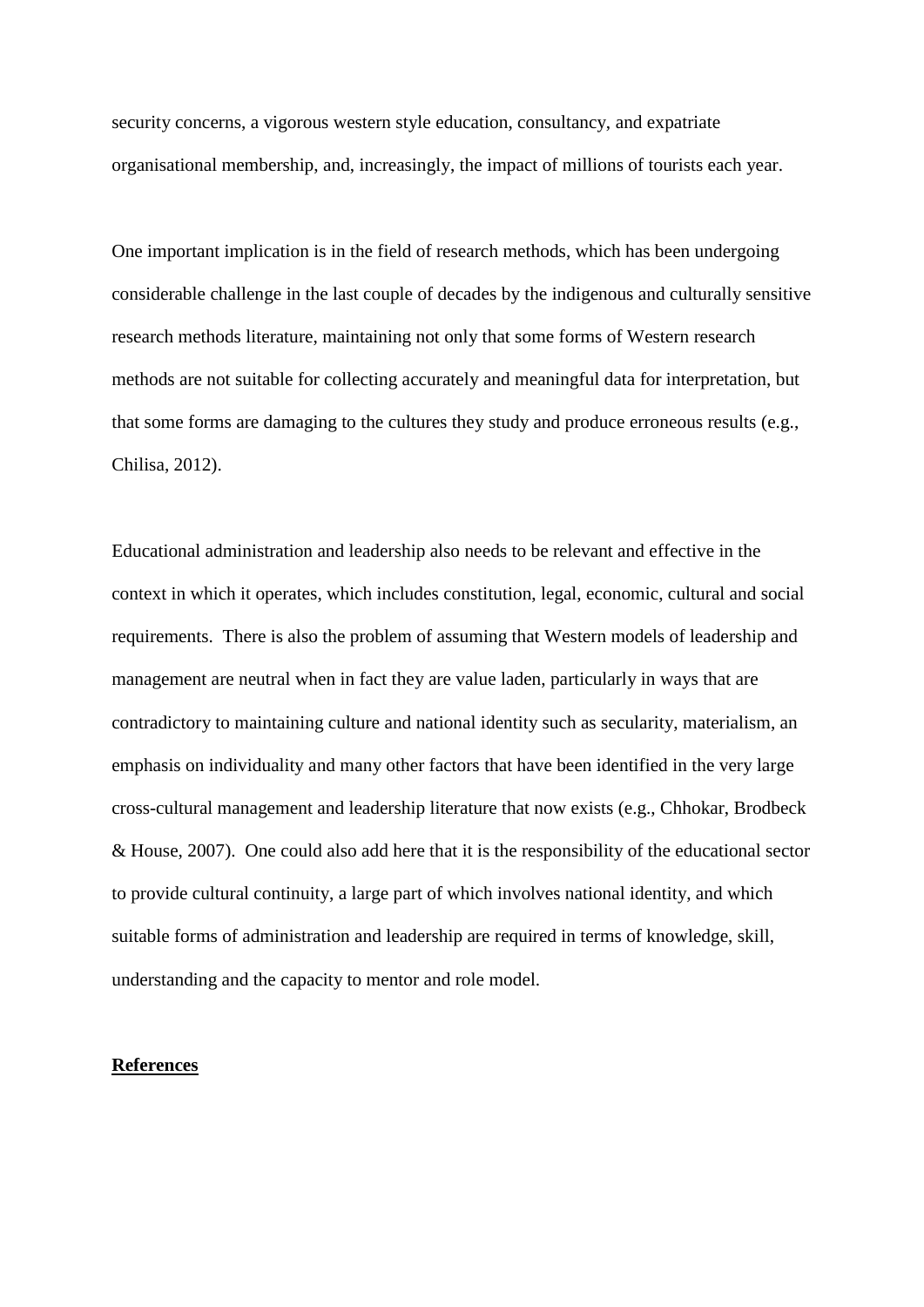- Abdalla, I., & Al-Homoud, M. (2001). Exploring the implicit leadership theory in the Arabian Gulf States. *Applied Psychology*, 50(4), 506-531.
- Abella, A. (2008). *Soldiers of reason: The RAND corporation and the rise of the American empire*. Orlando, FL: Harcourt.
- Al Abbar, M. (2000). Culture and Sustainable Development. In Cross-Roads of the New Millenium, Proceedings of the Technological Education and National Development Conference, April, Abu Dhabi.
- Alam, Z. (2003). *Islamic education: Theory and practice*. New Delhi: Adam Publishers.
- Al-Buraey, M. (1988), *Administrative development: An Islamic perspective*. London: Kegan Paul.
- Al-Fahim, M. (1995). *From rags to riches: A story of Abu Dhabi*. New York: I. B. Tauris.
- Ali, A. (1995). Cultural discontinuity and Arab management thought. *International Studies of Management and Organization*, 25(3), 7-30.
- Ali, A. (2005). *Islamic perspectives on management and organization*. Cheltenham: Edward Elgar.
- Al Maktoum, M. (2010). Vision 2021. Available online: [www.dubai.ae](http://www.dubai.ae/) (accessed 24 August 2014).
- Altbach, P. (2004). Globalisation and the university: Myths and realities in an unequal world. *Tertiary Education and Management*, 10, 3-25.

Altbach, P. (2013). *The international imperative in higher education*. Rotterdam: Sense.

Altbach, P. (2015). Academic colonialism in action: American accreditation of foreign universities. *International Higher Education*, 32, 5-7. Available online: <https://ejournals.bc.edu/ojs/index.php/ihe/article/view/7373> (accessed 10 March 2017).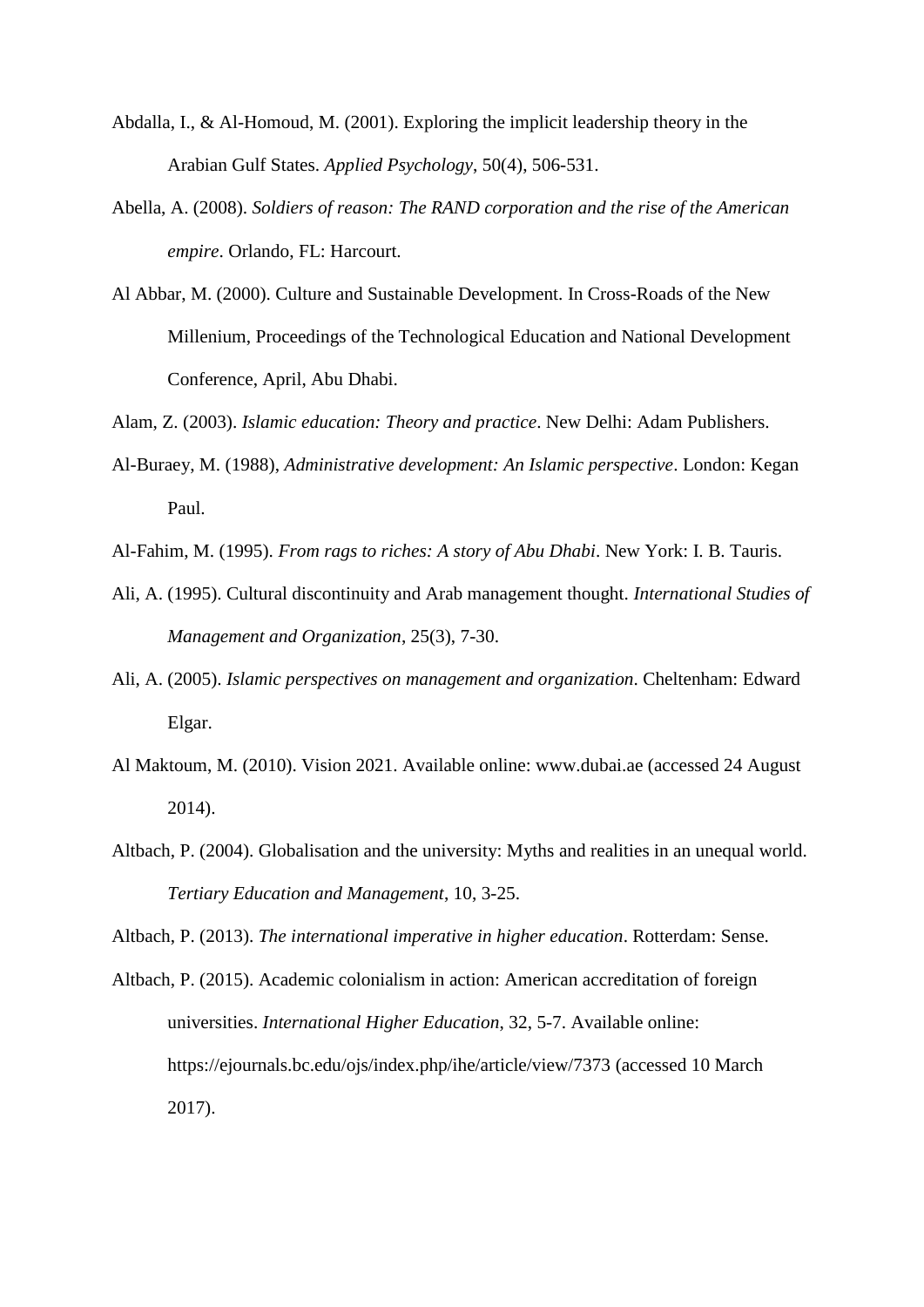Altbach, P. & Knight, J. (2007). The internationalization of higher education: Motivations and realities. *Journal of Studies in International Education*, 11(3-4), 290-305.

Anderson, B. (2006). *Imagined communities*, London: Verso.

- Arabianbusiness.com (2014). Population melting pot: Expats v. locals across the Gulf. Available online: [http://www.arabianbusiness.com/photos/population-melting-pot](http://www.arabianbusiness.com/photos/population-melting-pot-expats-v-locals-across-gulf-555330.html)[expats-v-locals-across-gulf-555330.html](http://www.arabianbusiness.com/photos/population-melting-pot-expats-v-locals-across-gulf-555330.html) (accessed 14 June 2017).
- Barkawi, T. & Laffey, M. (2006). The postcolonial moment in security studies. *Review of International Studies*, 32, 329-352.
- Beekun, R. & Badawi, J. (1999). *Leadership: An Islamic perspective*. Beltsville, ML: Amana.
- Beekun, R., & Badawi, J. (2005). Balancing ethical responsibility among multiple organizational stakeholders. *Journal of Business Ethics*, 60, 131-145.
- Bennell, P. & Pearce, T. (2003). The internationalisation of higher education: Exporting education to developing and transitional countries. *International Journal of Educational Development*, 23(2), 215-232.
- Berezin, M. (2009). *Illiberal politics in neoliberal times: Culture, security and populism in the new Europe*. Cambridge: Cambridge University Press.
- Bigo, D. & Tsoukala, A. (Eds.). (2008). *Terror, insecurity and liberty: Illiberal practices of liberal regimes after 9/11*. London: Routledge
- Bilgin, P. (2005), *Regional Security in the Middle East: A Critical Perspective*. Abingdon: RoutledgeCurzon.
- Bilgin, P. (2010). Identity/security. In P. Burgess (Ed.). *The Routledge handbook of new security studies* (81-89). Abingdon: Routledge.
- Bilgin, P. (2016). Thinking postcolonially about the Middle East: Two moments of anti-Eurocentric critique, Center for Mellemøststudier. Available online: [www.sfu.dk/middle-east/](http://www.sfu.dk/middle-east/) (accessed 19 June 2016).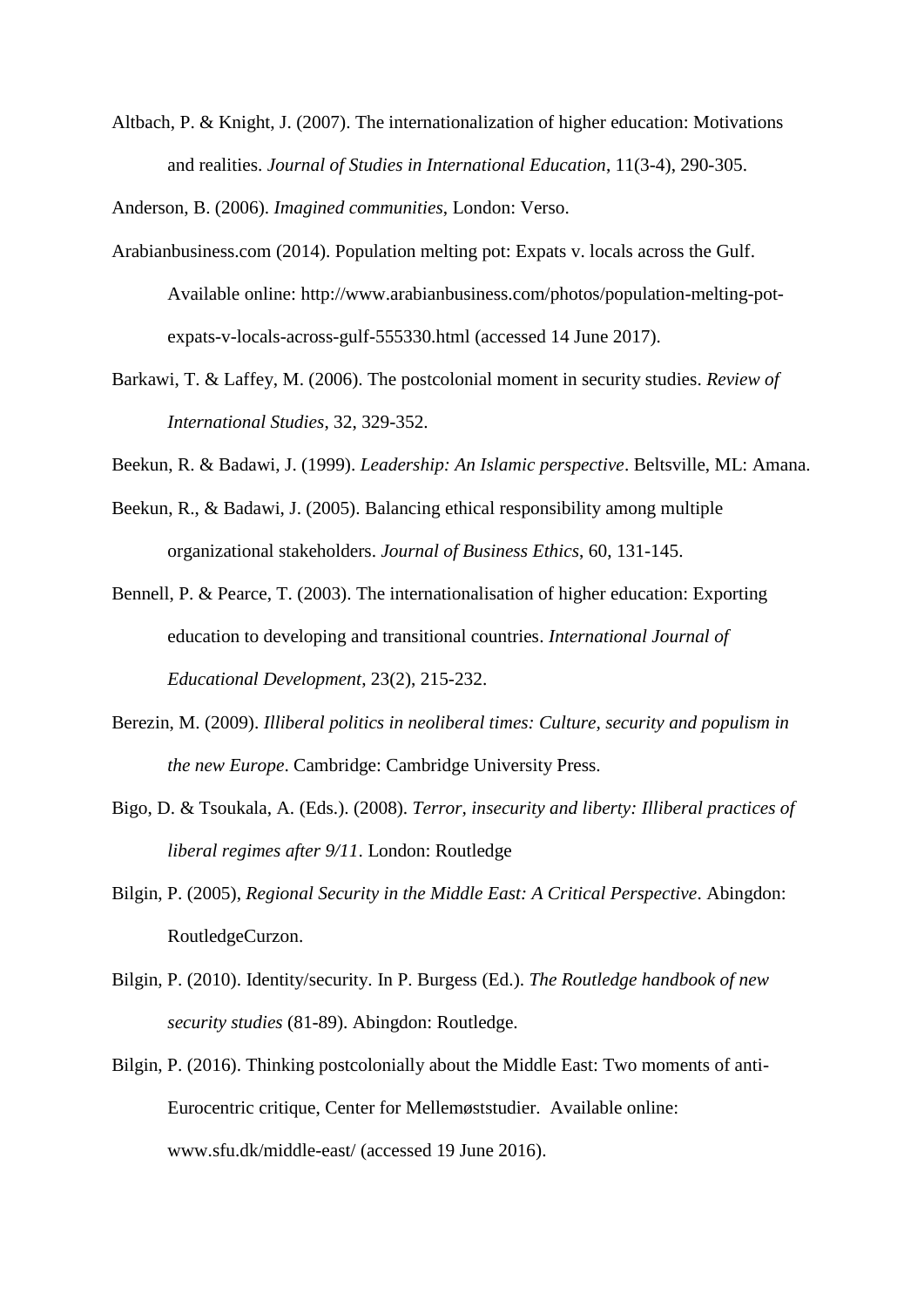- Bilgin, P. (2018). Security the postcolonial. In O. Rutazibwa & R. Shilliam (Eds.). *Routledge handbook of postcolonial politics* (48-57). London: Routledge.
- Black, A. (2011). *The history of Islamic political thought*. Edinburgh: Edinburgh University Press.
- Booth, K. (Ed.). (1997). *Critical security studies and world politics*. Boulder, CO: Lynne Rienner.
- Bourdieu, P. (1977). *Outline of a theory of practice*. Cambridge: Cambridge University Press.
- Bourdieu, P. (1993). *The field of cultural production*. Polity Press.
- Branine, M. (2011). *Managing across cultures*. Los Angeles, CA: Sage.
- Brock-Utne, B. (2000). *Whose education for all? The recolonization of the African mind*. New York: Falmer Press.
- Buzan, B. (1983). *People, states and fear: The national security problem in international relations*. Chapel Hill, NC: University of North Carolina Press.
- Buzan, B., & Wæver, O. (2003). *Regions and powers: The structure of international security*. Cambridge: Cambridge University Press.
- Buzan, B., Wæver, O. & de Wilde, J. (1998). *Security: A new framework for analysis*. Boulder, CO: Lynne Rienner.
- Chhokar, J., Brodbeck, F. & House, R. (Eds.). (2007). *Culture and leadership across the world: The GLOBE book of in-depth studies of 25 societies*. Mahwah, NJ: Lawrence Erlbaum.
- Chilisa, B. (2012). *Indigenous research methods*. Los Angeles, CA: Sage.
- Dale, R. (2005). Globalisation, knowledge economy and comparative education. *Comparative Education*, 41(2), 117-150.
- Davidson, C. (2011). Introduction. In C. Davidson (Ed.). *Power and politics in the Persian Gulf monarchies* (1-6). London: Hurst & Co.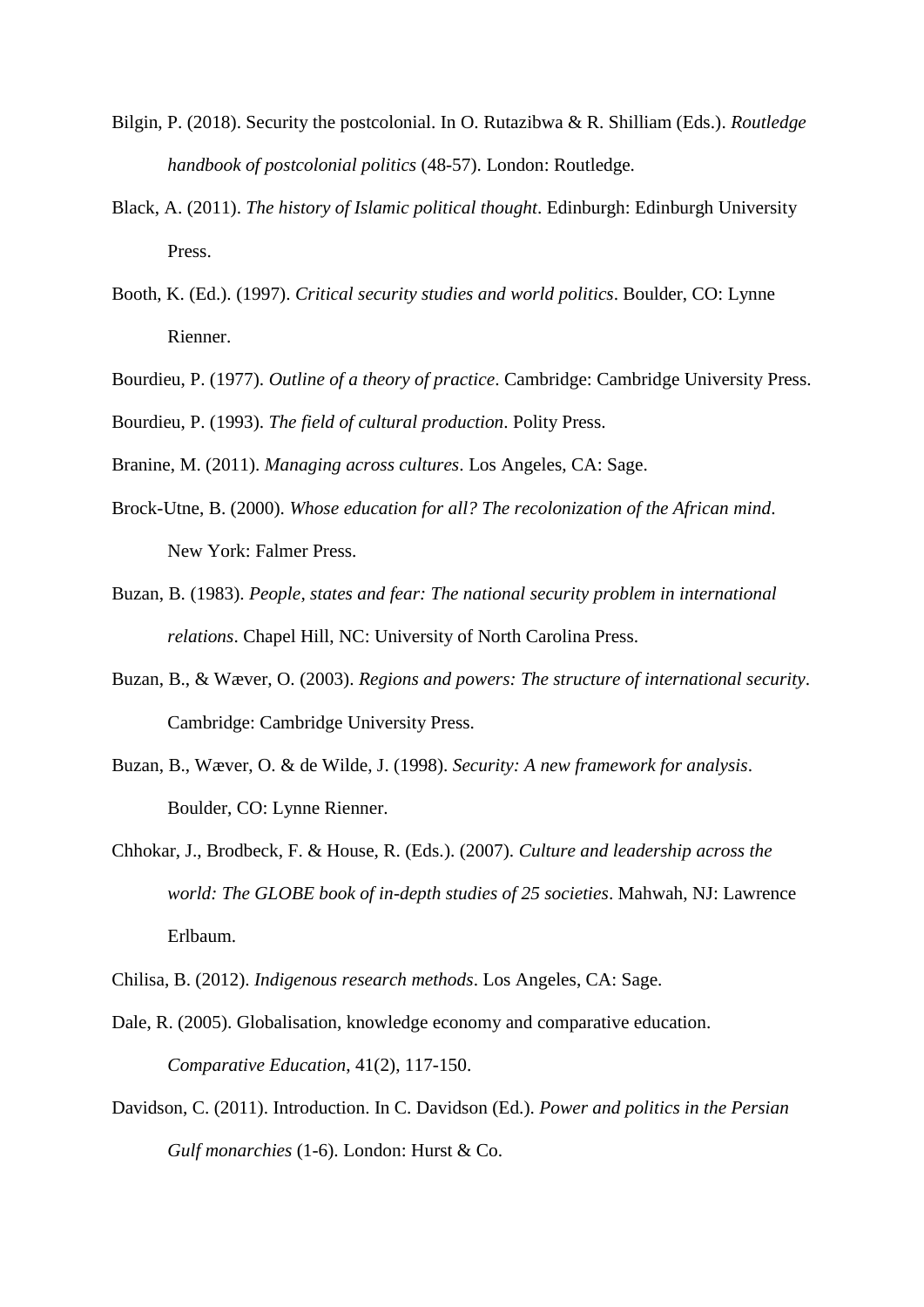- Donn, G., & Al Manthri, Y. (2010). *Globalisation and higher education in the Arab Gulf states*. Oxford: Symposium.
- Dresch, P. (2013). Introduction: Societies, identities and global issues. In P. Dresch & J. Piscatori (Eds.). *Monarchies and nations: Globalisation and identity in the Arab states of the Gulf* (1-33). London: I. B. Tauris.

Eisenstadt, S. (2005). *Multiple Modernities*. New Brunswick, NJ: Transaction.

- ElKaleh, E. & Samier, E.A. (2013). The ethics of Islamic leadership: A cross-cultural approach for public administration, *Administrative Culture*, 14(2), 188-211.
- Farazmand, A. (1999). Globalization and public administration. *Public Administration Review*, 59(6), 509-522.
- Freire, P. (1985). *The politics of education: Culture, power and liberation*. Westport, CN: Berin & Garvey.
- Friedman, J. & Randeria, S. (Eds.). (2004). *Worlds on the move: Globalization, migration and cultural security*. London: I. B. Tauris.
- Guha, R. & Spivak, G. (1988). *Selected subaltern studies*. Oxford: Oxford University Press.
- Giroux, H., & Purpel, D. (1983). *The hidden curriculum and moral education*. Berkeley, CA: McCutchan.
- Habermas, J. (1992). *The theory of communicative action*. Boston, MA: Beacon.
- Hale, T., Held, D. et al. (2017). *Beyond Gridlock*. Cambridge: Polity Press.
- Hama, H.H. (2017). State security, society security, and human security. *Jadavpur Journal of International Relations*, 21(1), 1-19.
- Harris, A., Jones, M. & Adams, D. (2016). Qualified to lead? A comparative, contextual and cultural view of educational policy borrowing, *Educational Research*, 58(2), 166-178.
- Heard-Bey, F. (2004). *From Trucial States to United Arab Emirates: A society in transition*. Dubai: Motivate Publishing.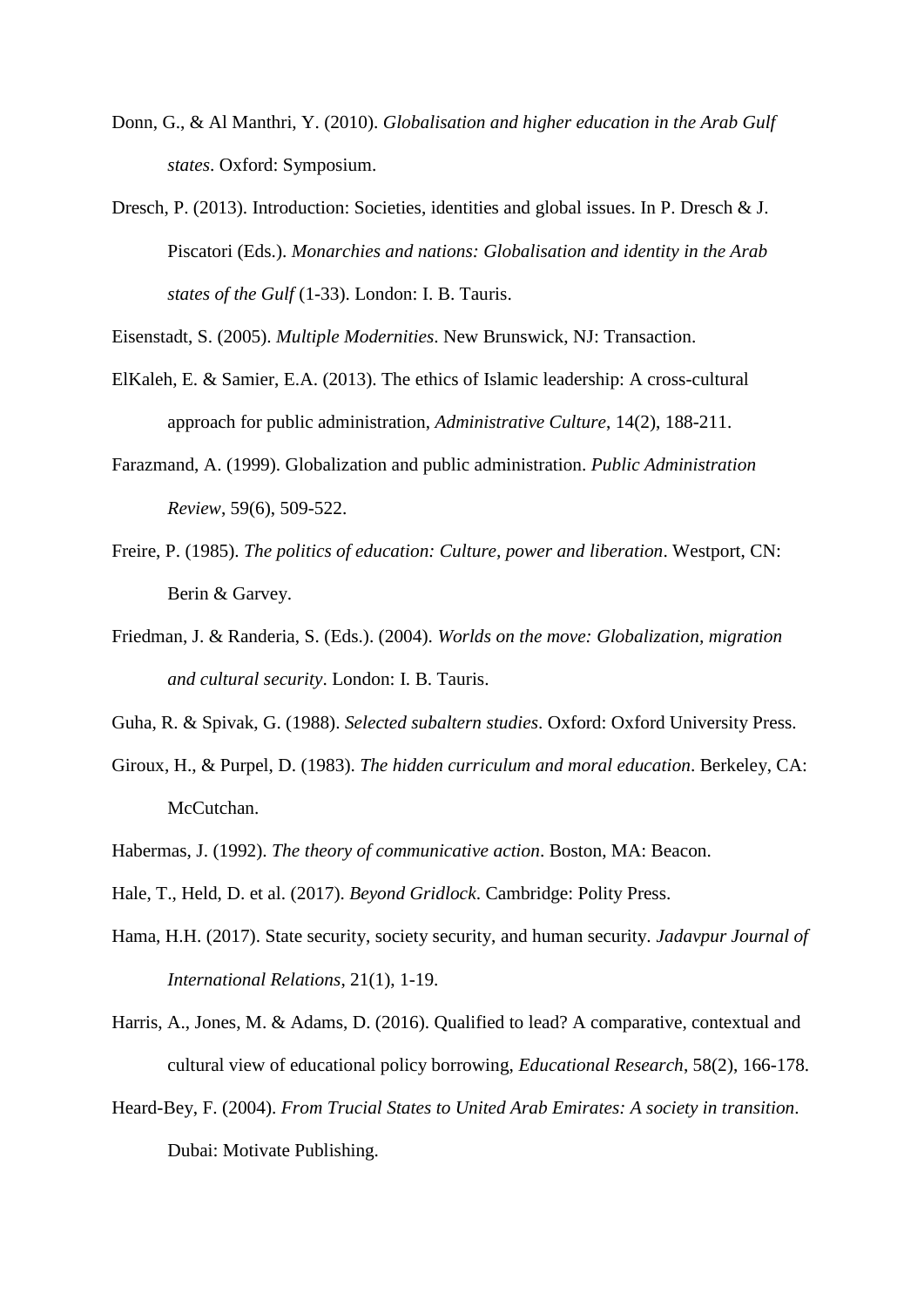- Held, D., & McGrew, A. (Eds.). (2000). *The global transformations reader*. Cambridge: Polity Press.
- Henry, C., & Springborg, R. (2001). *Globalization and the politics of development in the Middle East*. Cambridge: Cambridge University Press.
- Holsinger, D. & Jacob, W. (2010). *Inequality in education: Comparative and international perspectives*. New York: Springer.
- Hood, C. (1991). A public management for all seasons? *Public Administration*, 69, 3-19.
- Huysmans, J. (2002). Defining social constructivism in security studies: The normative dilemma of writing security. *Alternatives: Global, Local, Political*, 27(1), 41–62.
- Hyde-Price, A. (2001). "Beware the Jabberwock!" Security studies in the twenty-first century. In H. Gärtner, A. Hyde-Price & E. Reiter (Eds.). *Europe's new security challenges* (27-54). Boulder: Lynne Rienner.
- Jones, R. W. (1999). *Security, strategy, and critical theory*. Boulder, CO: Lynne Rienner.
- Kamola, I. (2014). US universities and the production of the global imaginary. *British Journal of Politics and International Relations*, 16(3), 515-533.
- Kanu, Y. (2006). Curriculum as cultural practice: Postcolonial imagination, *Journal of the Canadian Association for Curriculum Studies*, 1(1), 67-81.
- Katzenstein, P. (Ed.). (1996). *The culture of national security: Norms and identity in world politics*. New York: Columbia University Press.
- Kazim, A. (2000). *The United Arab Emirates A. D. 600 to the present: A socio-discursive transformation in the Arabian Gulf*. Dubai: Gulf Book Centre.
- Kirchner, E. & Sperling, J. (Eds.). (2010). *National security cultures: Patterns of global governance*. Abingdon: Routledge.
- Kirk, D. & Napier, D. (2009). The transformation of higher education in the United Arab Emirates: Issues, implications and intercultural dimensions. In J. Zajda, H. Daun & L.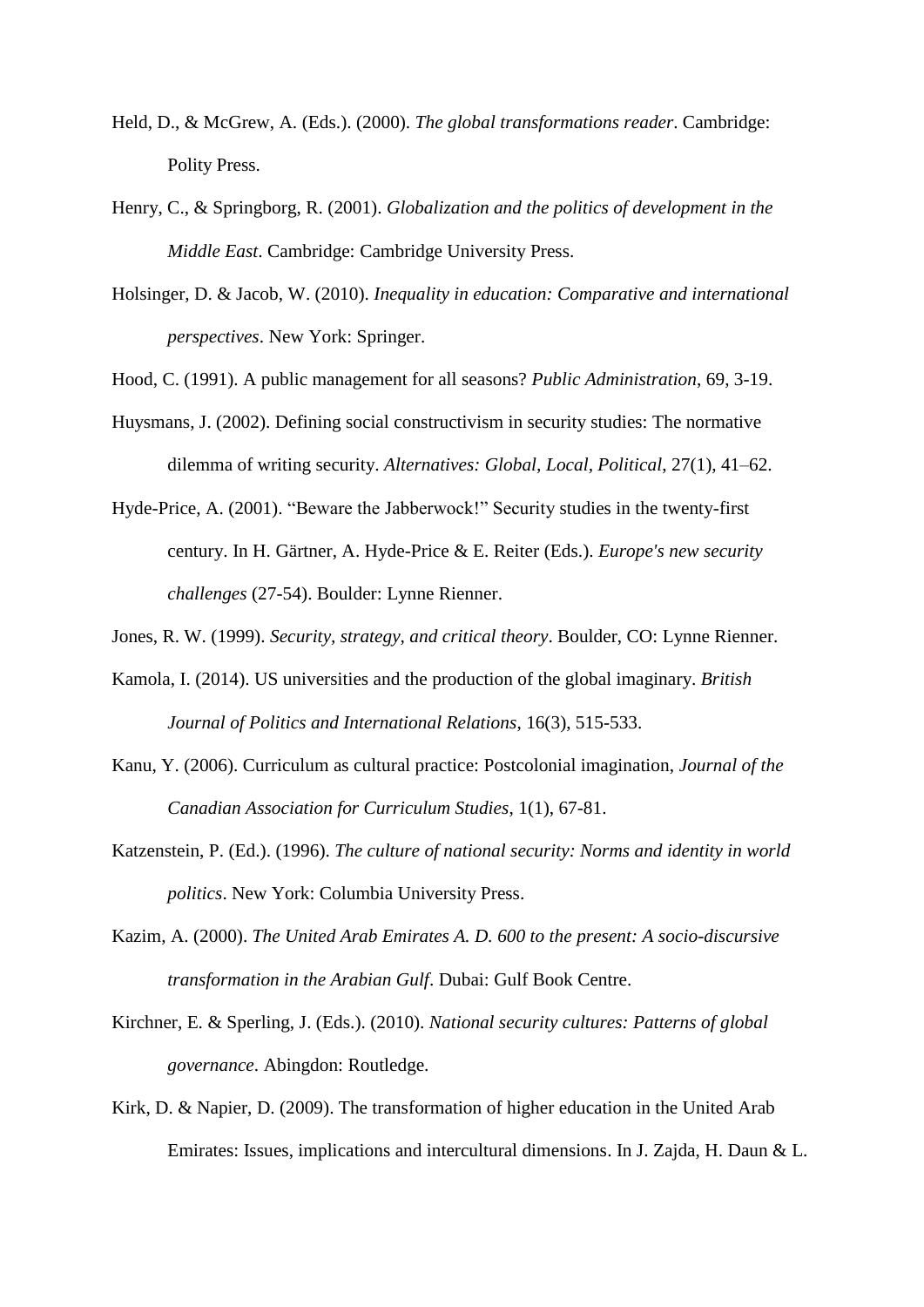Saha (Eds.). *Nation-building, identity and citizenship education: Cross-cultural perspectives* (131-142). New York: Springer.

- Krause, K. (1996). Critical Theory and Security Studies, YCISS Occasional Paper Number 33.
- Krause, K., & Williams, M. (Eds.). (1997). *Critical security studies*. Minneapolis: University of Minnesota Press.
- Kumaraswamy, P. (2006). Who am I? The identity crisis in the Middle East. *Middle East Review of International Affairs*, 10(1), 63-73.
- Lynham, S. (2002). The General Method of Theory Building Research in Applied Disciplines. *Advances in Developing Human Resources*, 4(3), 221-241.
- Macris, J. (2010). *The politics and security of the Gulf: Anglo-American hegemony and the shaping of a region*. London: Routledge.
- Mandel, R. (1994). *The changing face of national security: A conceptual analysis*. Westport, CT: Greenwood Press.
- McDonald, M. (2008). Constructivism. In P. Williams (Ed.). *Security studies: An introduction* (59-72). Abingdon: Routledge.
- McSweeney, B. (1999). *Security, identity and interests*. Cambridge: Cambridge University Press.
- Meijer, W. (2009). *Tradition and future of Islamic education*. Münster: Waxmann Verlag.
- Mignolo, W. (2011). *The darker side of Western modernity*. Durham, NC: Duke University Press.
- Moutsios, S. (2009). International organisations and transnational education policy. *Compare*, 39(4), 467-478.
- Nader, L. (2013). *Culture and dignity: Dialogues between the Middle East and the West*. Chichester: Wiley-Blackwell.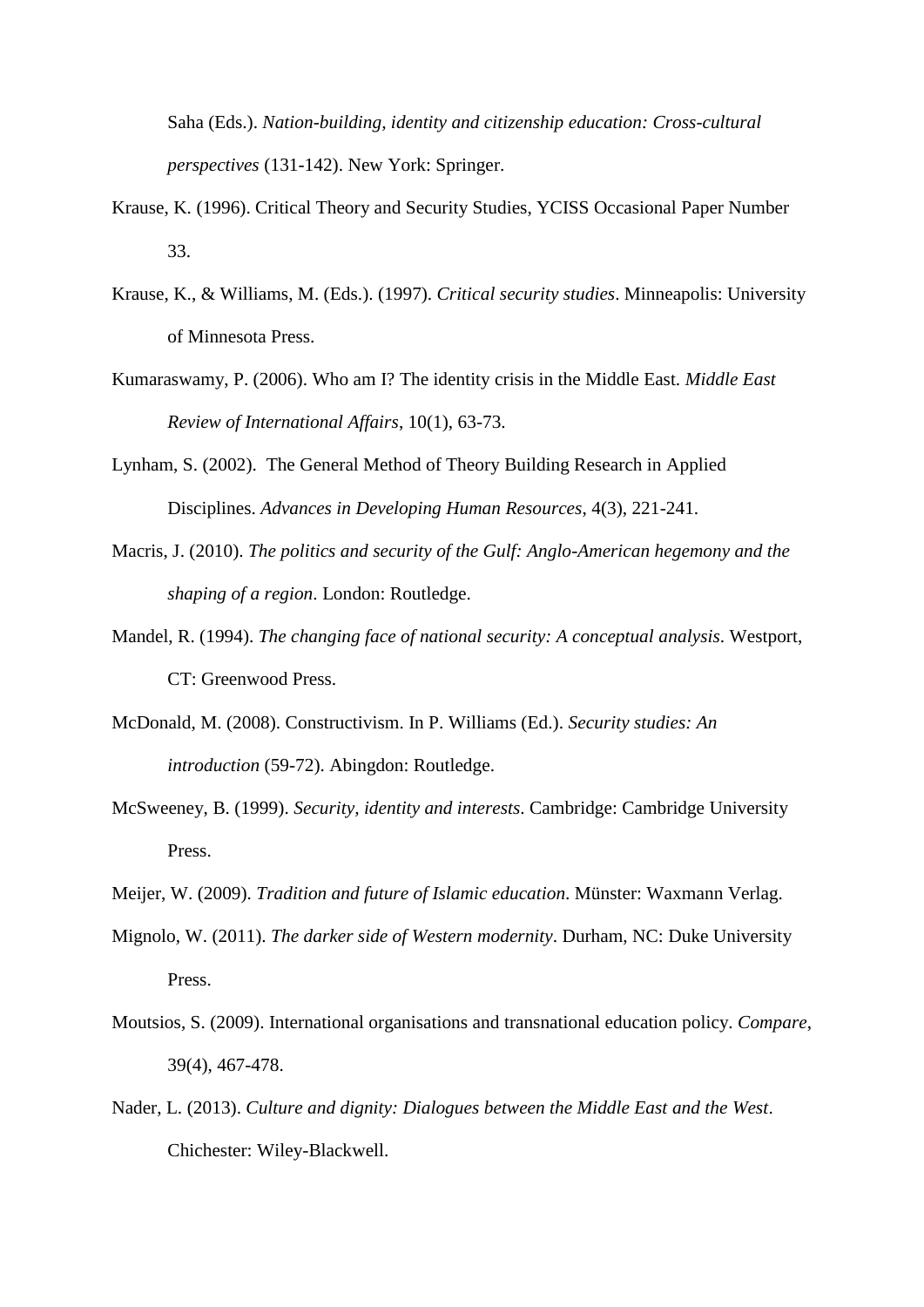Naidoo, R. (2007). Higher education as a global commodity: The perils and promises for developing countries. The Observatory on Borderless Higher Education, London. Available online:

[https://www.academia.edu/1250298/Higher\\_education\\_as\\_a\\_global\\_commodity\\_The](https://www.academia.edu/1250298/Higher_education_as_a_global_commodity_The_perils_and_promises_for_developing_countries) [\\_perils\\_and\\_promises\\_for\\_developing\\_countries](https://www.academia.edu/1250298/Higher_education_as_a_global_commodity_The_perils_and_promises_for_developing_countries) (accessed 22 July 2015).

Neocleous, M. (2008). *Critique of security*. Edinburgh: Edinburgh University Press.

- Numan, R. (2015). Assuring quality outcomes: Best practices for higher education in Islamic countries. *IIUM Journal of Educational Studies*, 3(1), 92-111.
- Peoples, C. & Vaughn-Williams, N. (2010). *Critical security studies: An introduction*. Abingdon: Routledge.
- Quist, H., (2001). Cultural issues in secondary education development in West Africa: Away from colonial survivals, toward neo-colonial influences? *Comparative Education*, 37(3), 297-314.
- Ripsman, N., & Paul, T. (2010). *Globalization and the national security state*, Oxford: Oxford University Press.
- Rizvi, F., & Lingard, B. (2006). Edward Said and the cultural politics of education. *Discourse*, 27(3), 293-308.
- Roe, P. (2010). Societal security. In A. Collins (Ed.). *Contemporary security studies* (202- 217). Oxford: Oxford University Press.
- Rugh, A. (2007). *The political culture of leadership in the United Arab Emirates*, New York: Palgrave Macmillan.
- Rutkowski, D. (2007). Converging us softly: How intergovernmental organizations promote neoliberal educational policy. *Critical Studies in Education*, 48(2), 229-247.

Said, E. (1978). *Orientalism*. London: Penguin.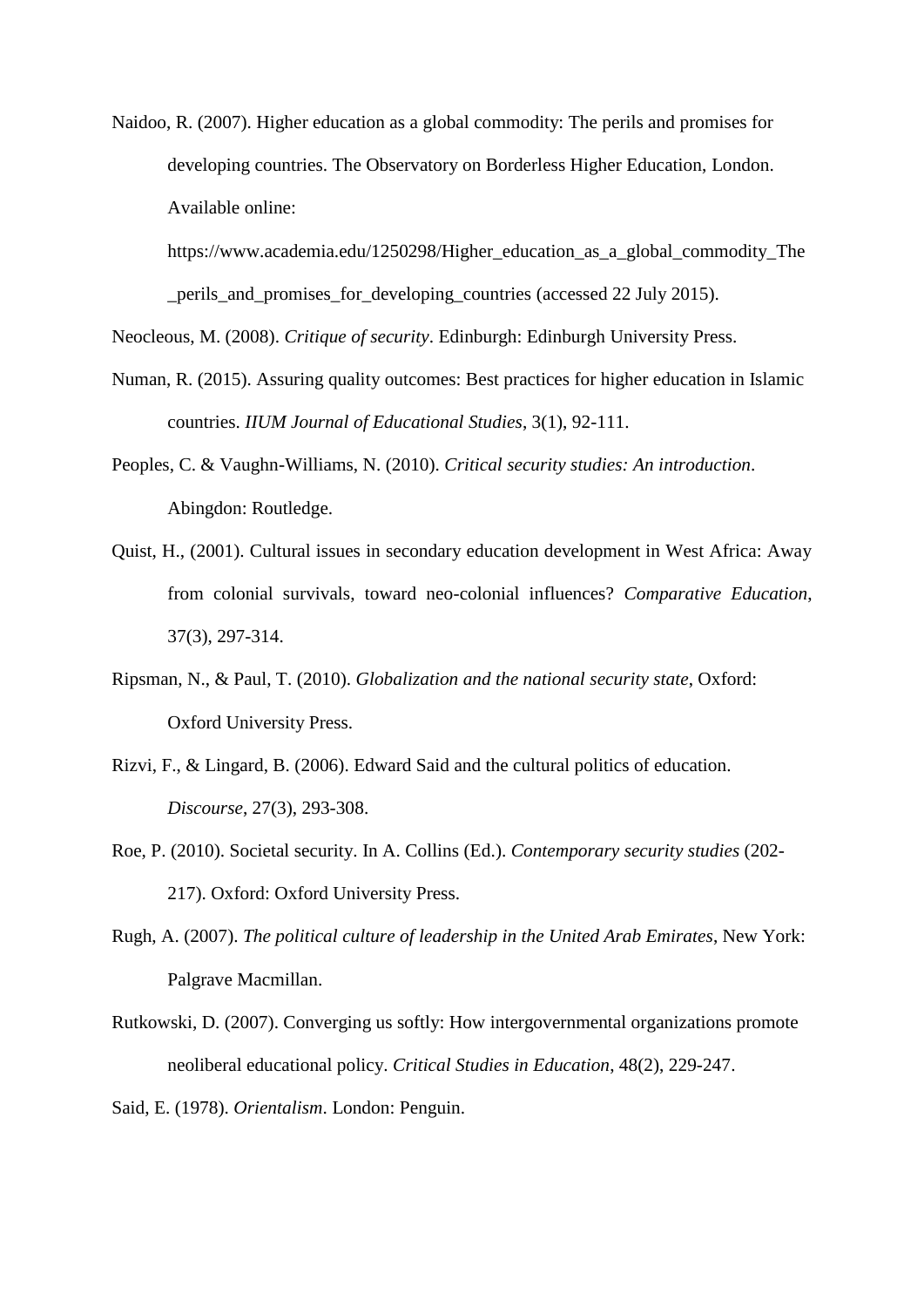Samier, E.A. (2015) Is the globalization of higher education a societal and cultural security problem? *Policy Futures in Education*, 13(5), 683-702.

Searle, J. (1969). *Speech acts*. Cambridge: Cambridge University Press.

- Shah, S. (2015). *Education, leadership and Islam: Theories, discourses and practices from an Islamic perspective*. Abingdon: Routledge.
- Shaw, T. (1993). Introduction. In T. Shaw (Ed.). *The many faces of national security in the Arab world* (1-24). New York: St. Martin's Press.

Smith, L. (2012). *Decolonizing methodologies*. New York: Zed Books.

Spivak, G. (1987). *In other worlds: Essays in cultural politics*. New York: Methuen.

- Steiner-Khamsi, G., & Quist, H. (2000). The politics of educational borrowing: Reopening the case of Achimota in British Ghana. *Comparative Education Review*, 44(3), 272- 299.
- Tadjbakhsh, S. & Chenoy, A. (2007). *Human security: Concepts and implications*. London: Routledge.
- Tehranian, M. (Ed.). (1999). *Worlds apart: Human security and global governance*. London: I. B. Tauris.
- Thiong'o, N. (1986*). Decolonizing the mind: The politics of language in African literature*. Oxford: James Currey.
- Ulrichsen, K.C. (2011). *Insecure Gulf: The end of certainty and the transition to the post-oil era*. London: Hurst & Co.
- Van de Ven, A.H. (1989). Nothing is quite so practical as a good theory. *Academy of Management Review*, 14(4), 486-489.
- Vandewalle, D. (2000). Higher education and development in Arab oil exporters: The UAE in comparative perspective. In Emirates Center for Security Studies and Research